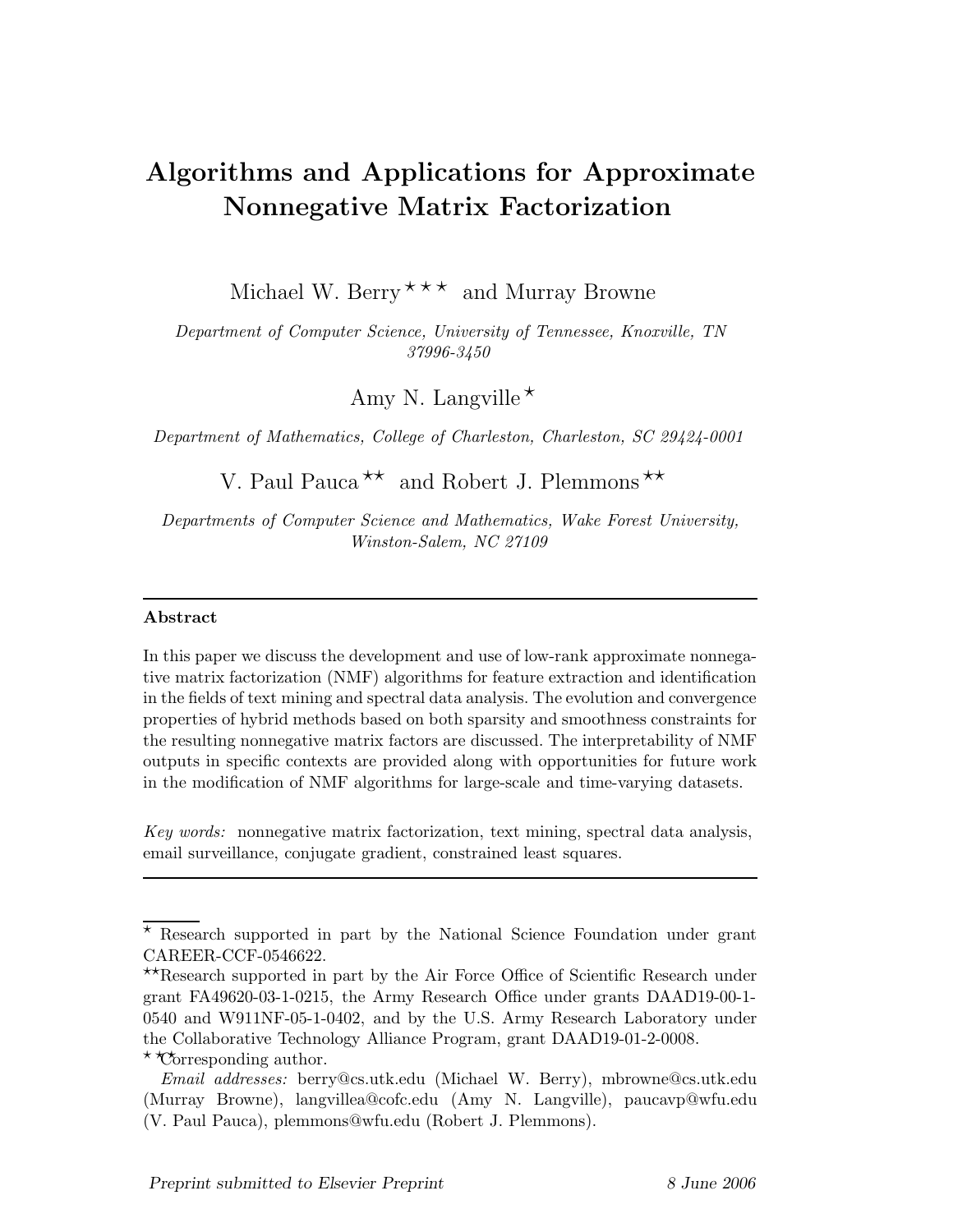## 1 Introduction

Recent technological developments in sensor technology and computer hardware have resulted in increasing quantities of data, rapidly overwhelming many of the classical data analysis tools available. Processing these large amounts of data has created new concerns with respect to data representation, disambiguation, and dimensionality reduction. Because information gathering devices have only finite bandwidth, the collected data are not often exact. For example, signals received by antenna arrays often are contaminated by noise and other degradations. Before useful deductive science can be applied, it is often important to first reconstruct or represent the data so that the inexactness is reduced while certain feasibility conditions are satisfied.

Secondly, in many situations the data observed from complex phenomena represent the integrated result of several interrelated variables acting together. When these variables are less precisely defined, the actual information contained in the original data might be overlapping and ambiguous. A reduced system model could provide a fidelity near the level of the original system. One common ground in the various approaches for noise removal, model reduction, feasibility reconstruction, and so on, is to replace the original data by a lower dimensional representation obtained via subspace approximation. The use of low-rank approximations, therefore, comes to the forefront in a wide range of important applications. Factor analysis and principal component analysis are two of the many classical methods used to accomplish the goal of reducing the number of variables and detecting structures among the variables.

Often the data to be analyzed is nonnegative, and the low rank data are further required to be comprised of nonnegative values in order to avoid contradicting physical realities. Classical tools cannot guarantee to maintain the nonnegativity. The approach of finding reduced rank nonnegative factors to approximate a given nonnegative data matrix thus becomes a natural choice. This is the so-called nonnegative matrix factorization (NMF) problem which can be stated in generic form as follows:

[NMF problem] Given a nonnegative matrix  $A \in R^{m \times n}$  and a positive integer  $k < \min\{m, n\}$ , find nonnegative matrices  $\mathbf{W} \in R^{m \times k}$  and  $\mathbf{H} \in$  $R^{k\times n}$  to minimize the functional

$$
f(\mathbf{W}, \mathbf{H}) = \frac{1}{2} ||\mathbf{A} - \mathbf{W}\mathbf{H}||_F^2.
$$
 (1)

The product **WH** is called a nonnegative matrix factorization of  $\bf{A}$ , although A is not necessarily equal to the product WH. Clearly the product WH is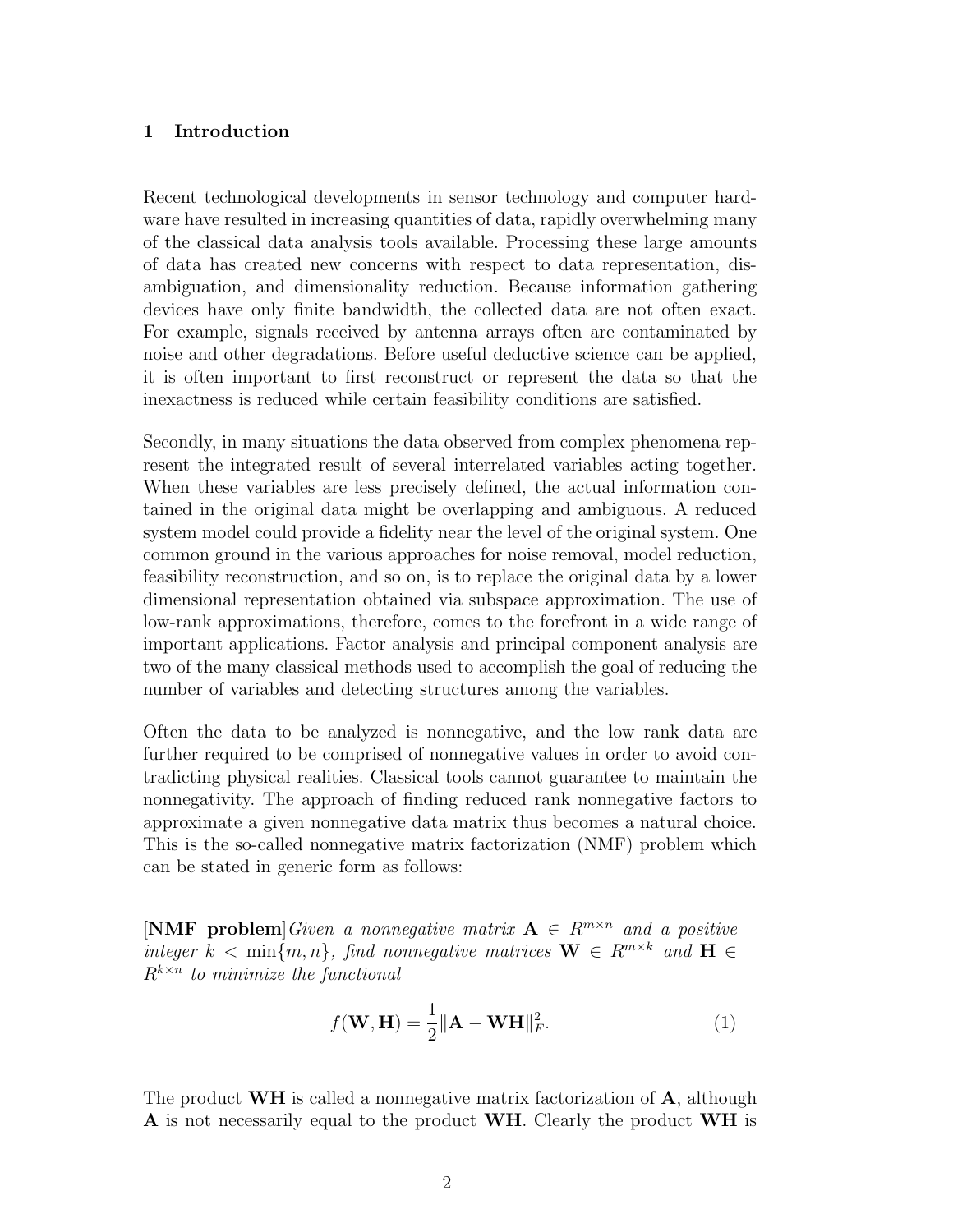an approximate factorization of rank at most  $k$ , but we will omit the word "approximate" in the remainder of this paper. An appropriate decision on the value of k is critical in practice, but the choice of k is very often problem dependent. In most cases, however, k is usually chosen such that  $k \ll \min(m, n)$ in which case WH can be thought of as a compressed form of the data in A.

Another key characteristic of NMF is the ability of numerical methods that minimize  $(1)$  to extract underlying features as basis vectors in W, which can then be subsequently used for identification and classification. By not allowing negative entries in  $W$  and  $H$ , NMF enables a non-subtractive combination of parts to form a whole (Lee and Seung, 1999). Features may be parts of faces in image data, topics or clusters in textual data, or specific absorption characteristics in hyperspectral data. In this paper, we discuss the enhancement of NMF algorithms for the primary goal of feature extraction and identification in text and spectral data mining.

Important challenges affecting the numerical minimization of (1) include the existence of local minima due to the non-convexity of  $f(\mathbf{W}, \mathbf{H})$  in both  $\mathbf{W}$  and H, and perhaps more importantly the lack of a unique solution which can be easily seen by considering  $\text{WDD}^{-1}\text{H}$  for any nonnegative invertible matrix D. These and other convergence related issues are dealt with in Section 3. Still, NMF is quite appealing for data mining applications since, in practice, even local minima can provide desirable properties such as data compression and feature extraction as previously explained.

The remainder of this paper is organized as follows. In Section 2 we give a brief description of numerical approaches for the solution of the nonnegative matrix factorization problem. Fundamental NMF algorithms and their convergence properties are discussed in Section 3. The use of constraints or penalty terms to augment solutions is discussed in Section 4 and applications of NMF algorithms in the fields of text mining and spectral data analysis are highlighted in Section 5. The need for further research in NMF algorithms concludes the paper in Section 6.

#### 2 Numerical Approaches for NMF

The 1999 article in Nature by Daniel Lee and Sebastian Seung (Lee and Seung, 1999) started a flurry of research into the new Nonnegative Matrix Factorization. Hundreds of papers have cited Lee and Seung, but prior to its publication several lesser known papers by Pentti Paatero (Paatero and Tapper, 1994; Paatero, 1997, 1999) actually deserve more credit for the factorization's historical development. Though Lee and Seung cite Paatero's 1997 paper on his so-called positive matrix factorization in their Nature article, Paatero's work is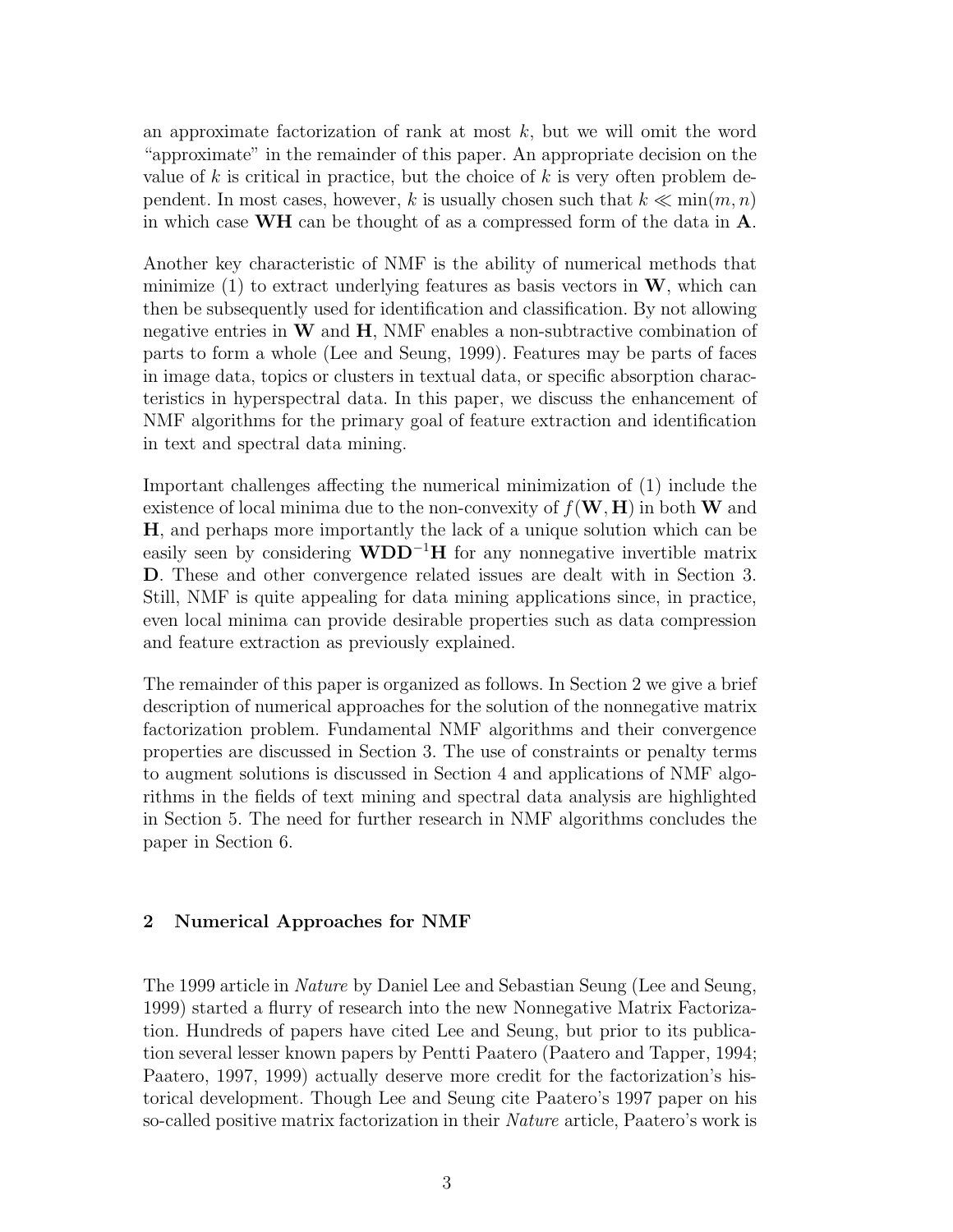rarely cited by subsequent authors. This is partially due to Paatero's unfortunate phrasing of positive matrix factorization, which is misleading as Paatero's algorithms create a nonnegative matrix factorization. Moreover, Paatero actually published his initial factorization algorithms years earlier in (Paatero and Tapper, 1994).

Since the introduction of the NMF problem by Lee and Seung, a great deal of published and unpublished work has been devoted to the analysis, extension, and application of NMF algorithms in science, engineering and medicine. The NMF problem has been cast into alternate formulations by various authors. (Lee and Seung, 2001) provided an information theoretic formulation based on the Kullback-Leibler divergence of  $A$  from  $WH$  that, in turn, lead to various related approaches. For example, (Cichocki et al., 2006) have proposed cost functions based on Csiszár's  $\varphi$ -divergence. (Wang et al., 2004) propose a formulation that enforces constraints based on Fisher linear discriminant analysis for improved determination of spatially localized features. (Guillamet et al., 2001) have suggested the use of a diagonal weight matrix Q in a new factorization model,  $AQ \approx WHQ$ , in an attempt to compensate for feature redundancy in the columns of  $W$ . This problem can also be alleviated using column stochastic constraints on  $H$  (Pauca et al., 2006). Other approaches that propose alternative cost function formulations include but are not limited to (Hamza and Brady, 2006; Dhillon and Sra, 2005). A theoretical analysis of nonnegative matrix factorization of symmetric matrices can be found in (Catral et al., 2004).

Various alternative minimization strategies for the solution of (1) have also been proposed in an effort to speed up convergence of the standard NMF iterative algorithm of Lee and Seung. (Lin, 2005b) has recently proposed the use of a projected gradient bound-constrained optimization method that is computationally competitive and appears to have better convergence properties than the standard (multiplicative update rule) approach. Use of certain auxiliary constraints in (1) may however break down the bound-constrained optimization assumption, limiting the applicability of projected gradient methods. (Gonzalez and Zhang, 2005) proposed accelerating the standard approach based on an interior-point gradient method. (Zdunek and Cichocki, 2006) proposed a quasi-Newton optimization approach for updating W and H where negative values are replaced with small  $\epsilon > 0$  to enforce nonnegativity, at the expense of a significant increase in computation time per iteration. Further studies related to convergence of the standard NMF algorithm can be found in (Chu et al., 2004; Lin, 2005a; Salakhutdinov et al., 2003) among others.

In the standard NMF algorithm  $W$  and  $H$  are initialized with random nonnegative values, before the iteration starts. Various efforts have focused on alternate approaches for initializing or seeding the algorithm in order to speed up or otherwise influence convergence to a desired solution. (Wild et al., 2003)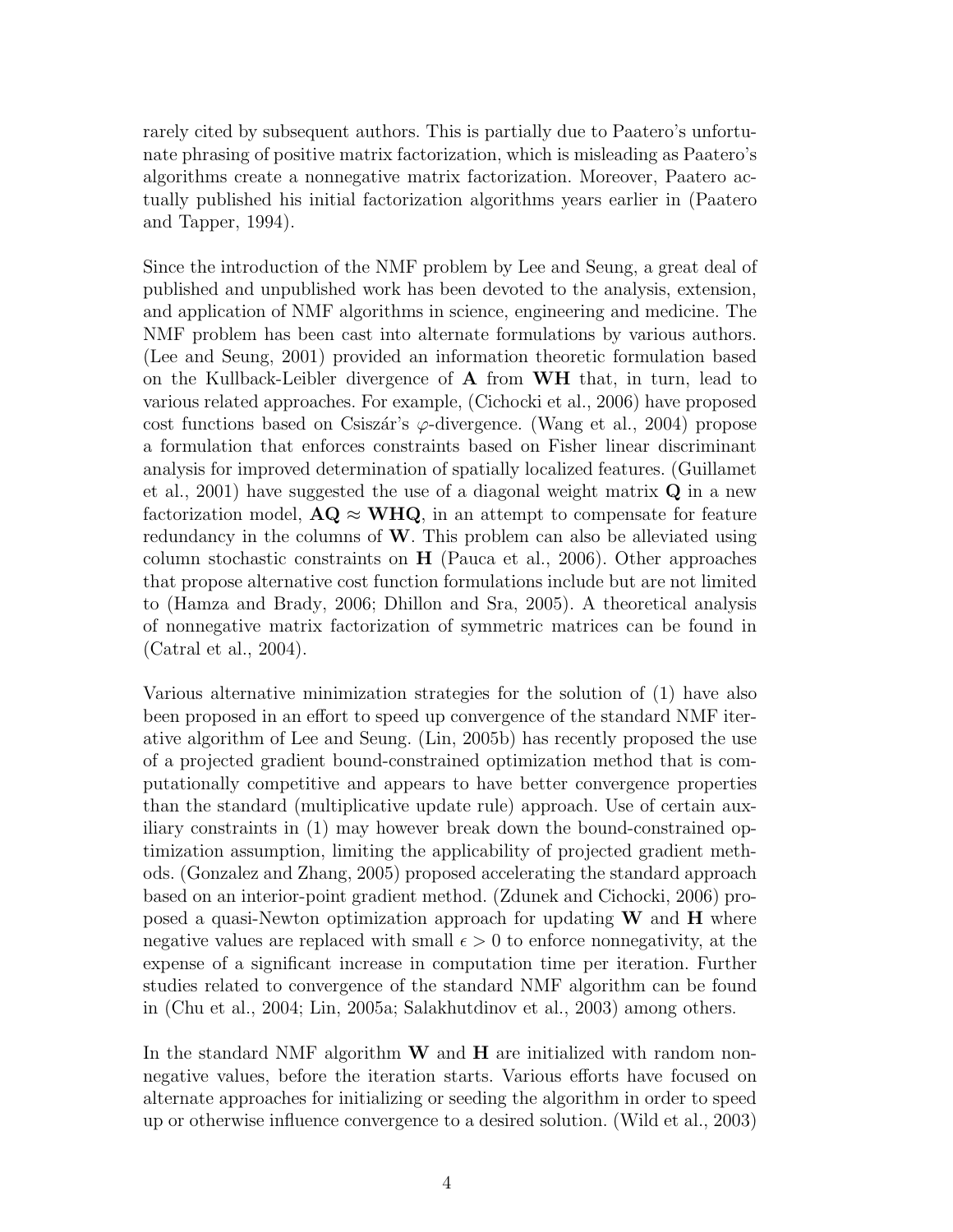and (Wild, 2002), for example, employed a spherical k-means clustering approach to initialize  $W$ . (Boutsidis and Gallopoulos, 2005) use an SVD-based initialization and show anecdotical examples of speed up in the reduction of the cost function. Effective initialization remains, however, an open problem that deserves further attention.

Recently, various authors have proposed extending the NMF problem formulation to include additional auxiliary constraints on  $W$  and/or  $H$ . For example smoothness constraints have been used to regularize the computation of spectral features in remote sensing data (Piper et al., 2004; Pauca et al., 2005). (Chen and Cichocki, 2005) employed temporal smoothness and spatial correlation constraints to improve the analysis of EEG data for early detection of Alzheimer's disease. (Hoyer, 2002, 2004) employed sparsity constraints on either W or H to improve local rather than global representation of data. The extension of NMF to include such auxiliary constraints is problem dependent and often reflects the need to compensate for the presence of noise or other data degradations in A.

#### 3 Fundamental Algorithms

In this section, we provide a basic classification scheme that encompasses many of the NMF algorithms previously mentioned. Although such algorithms can straddle more than one class, in general they can be divided into three general classes: multiplicative update algorithms, gradient descent algorithms, and alternating least squares algorithms. We note that (Cichocki and Zdunek, 2006) have recently created an entire library (NMFLAB) of MATLAB<sup>(R)</sup> routines for each class of the NMF algorithms.

### 3.1 Multiplicative Update Algorithms

The prototypical multiplicative algorithm originated with Lee and Seung (Lee and Seung, 2001). Their multiplicative update algorithm with the mean squared error objective function (using MATLAB array operator notation) is provided below.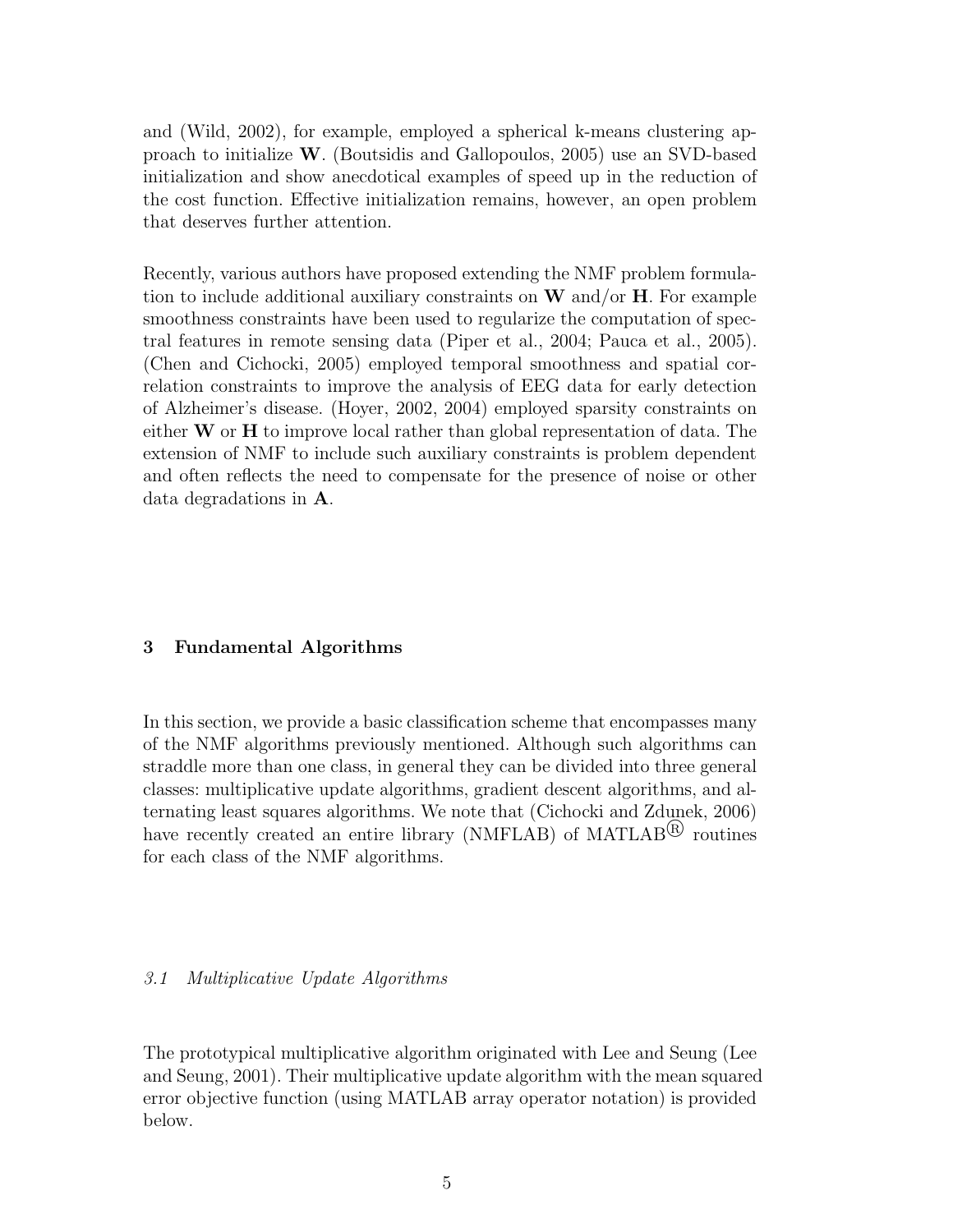Multiplicative Update Algorithm for NMF  $\mathbf{W} = \text{rand}(m,k);$  % initialize **W** as random dense matrix  $H = \text{rand}(k,n);$  % initialize H as random dense matrix for  $i = 1$  : maxiter (MU)  $\mathbf{H} = \mathbf{H}$  .\*  $(\mathbf{W}^T \mathbf{A})$  ./  $(\mathbf{W}^T \mathbf{W} \mathbf{H} + 10^{-9});$ (MU)  $\mathbf{W} = \mathbf{W} \cdot \mathbf{*} (\mathbf{A} \mathbf{H}^T) / (\mathbf{W} \mathbf{H} \mathbf{H}^T + 10^{-9});$ end

The 10<sup>−</sup><sup>9</sup> in each update rule is added to avoid division by zero. Lee and Seung used the gradient and properties of continual descent (more precisely, continual nonincrease) to claim that the above algorithm converges to a local minimum, which was later shown to be incorrect (Chu et al., 2004; Finesso and Spreij, 2004; Gonzalez and Zhang, 2005; Lin, 2005b). In fact, the proof by Lee and Seung merely shows a continual descent property, which does not preclude descent to a saddle point. To understand why one must consider two basic observations involving the Karush-Kuhn-Tucker optimality conditions.

First, if the initial matrices  $\bf{W}$  and  $\bf{H}$  are strictly positive, then these matrices remain positive throughout the iterations. This statement is easily verified by referring to the multiplicative form of the update rules. Second, if the sequence of iterates  $(W, H)$  converge to  $(W^*, H^*)$  and  $W^* > 0$  and  $H^* > 0$ , then  $\frac{\partial f}{\partial \mathbf{W}}(\mathbf{W}^*, \mathbf{H}^*) = \mathbf{0}$  and  $\frac{\partial f}{\partial \mathbf{H}}(\mathbf{W}^*, \mathbf{H}^*) = \mathbf{0}$ . This second point can be verified for H by using the additive form of the update rule:

$$
\mathbf{H} = \mathbf{H} + [\mathbf{H}./(\mathbf{W}^T \mathbf{W} \mathbf{H})] \cdot * [\mathbf{W}^T (\mathbf{A} - \mathbf{W} \mathbf{H})]. \tag{2}
$$

Consider the  $(i, j)$ -element of **H**. Suppose a limit point for **H** has been reached such that  $H_{ij} > 0$ . Then from Equation (2), we know

$$
\frac{\mathbf{H}_{ij}}{[\mathbf{W}^T \mathbf{W} \mathbf{H}]_{ij}}([\mathbf{W}^T \mathbf{A}]_{ij} - [\mathbf{W}^T \mathbf{W} \mathbf{H}]_{ij}) = 0.
$$

Since  $\mathbf{H}_{ij} > 0$ , this implies  $[\mathbf{W}^T \mathbf{A}]_{ij} = [\mathbf{W}^T \mathbf{W} \mathbf{H}]_{ij}$ , which implies  $[\frac{\partial f}{\partial \mathbf{H}}]_{ij} = 0$ .

While these two points combine to satisfy the Karush-Kuhn-Tucker optimality conditions below (Bertsekas, 1999), this holds only for limit points  $(\mathbf{W}^*, \mathbf{H}^*)$ that do not have any elements equal to 0.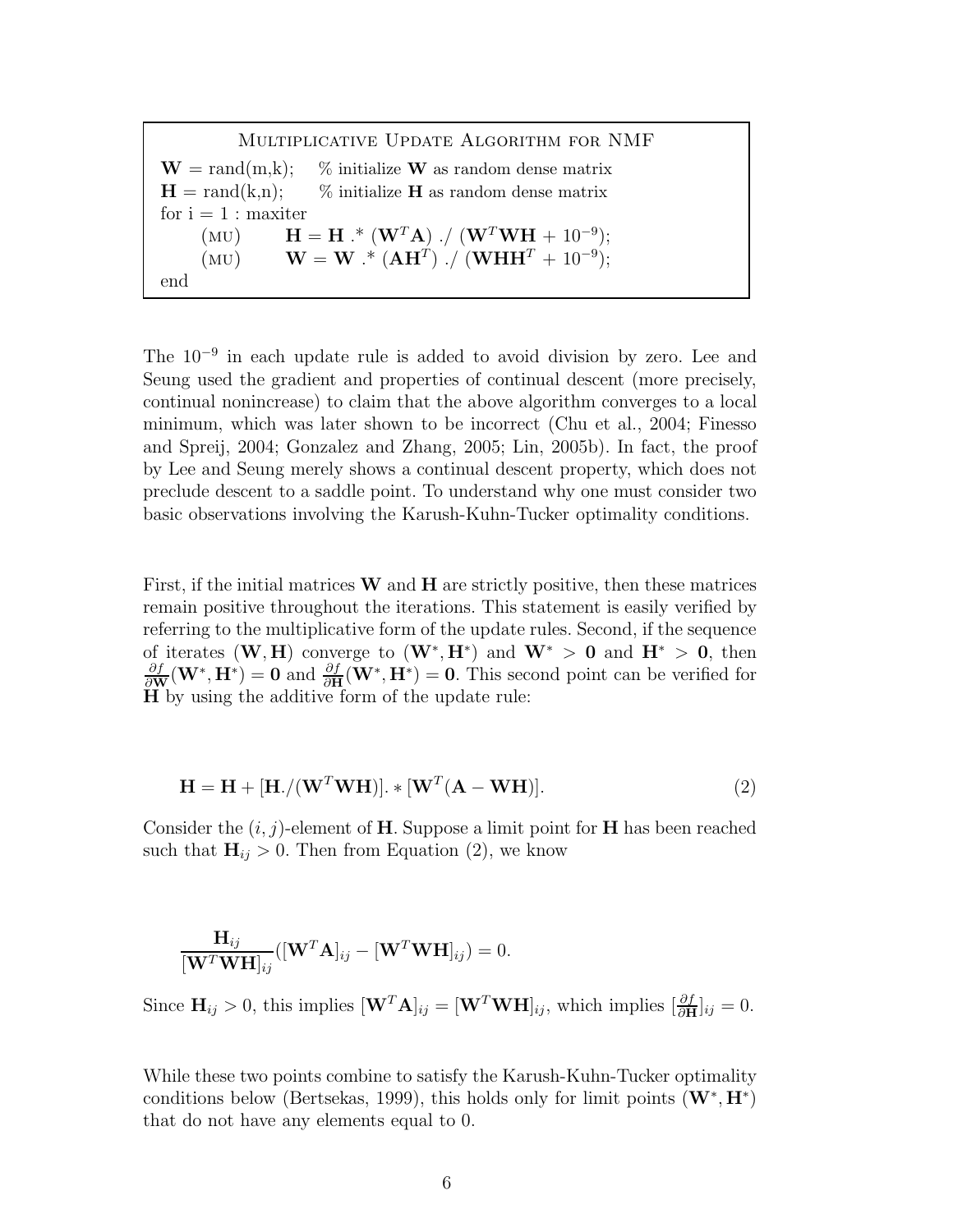$$
\begin{aligned} \mathbf{W} &\geq \mathbf{0} \\ \mathbf{H} &\geq \mathbf{0} \\ (\mathbf{W}\mathbf{H} - \mathbf{A})\mathbf{H}^T &\geq \mathbf{0} \\ \mathbf{W}^T(\mathbf{W}\mathbf{H} - \mathbf{A}) &\geq \mathbf{0} \\ (\mathbf{W}\mathbf{H} - \mathbf{A})\mathbf{H}^T. * \mathbf{W} & = \mathbf{0} \\ \mathbf{W}^T(\mathbf{W}\mathbf{H} - \mathbf{A}). * \mathbf{H} & = \mathbf{0} \end{aligned}
$$

Despite the fact that, for example,  $H_{ij} > 0$  for all iterations, this element could be converging to a limit value of 0. Thus, it is possible that  $\mathbf{H}_{ij}^* = 0$ , in which case one must prove the corresponding complementary slackness condition that  $\frac{\partial f}{\partial \mathbf{H}}(\mathbf{W}^*, \mathbf{H}^*) \geq 0$ , and it is not apparent how to use the multiplicative update rules to do this. Thus, in summary, we can only make the following statement about the convergence of the Lee and Seung multiplicative update algorithms: When the algorithm has converged to a limit point in the interior of the feasible region, this point is a stationary point. This stationary point may or may not be a local minimum. When the limit point lies on the boundary of the feasible region, its stationarity can not be determined.

Due to their status as the first well-known NMF algorithms, the Lee and Seung multiplicative update algorithms have become a baseline against which the newer algorithms are compared. It has been repeatedly shown that the Lee and Seung algorithms, when they converge (which is often in practice), are notoriously slow to converge. They require many more iterations than alternatives such as the gradient descent and alternating least squares algorithms discussed below. And the work per iteration is high. Each iteration requires six  $O(n^3)$  matrix-matrix multiplications of completely dense matrices and six  $O(n^2)$  component-wise operations. Nevertheless, clever implementations can improve the situation. For example, in the update rule for  $W$ , which requires the product  $\mathbf{WHH}^T$ , the small  $k \times k$  product  $\mathbf{HH}^T$  should be created first.

In order to overcome some of these shortcomings, researchers have proposed modifications to the original Lee and Seung algorithms. For example, (Gonzalez and Zhang, 2005) created a modification that accelerates the Lee and Seung algorithm, but unfortunately, still has the same convergence problems. Recently, Lin created a modification that resolves one of the convergence issues. Namely, Lin's modified algorithm is guaranteed to converge to a stationary point (Lin, 2005a). However, this algorithm requires slightly more work per iteration than the already slow Lee and Seung algorithm. In addition, Dhillon and Sra derive multiplicative update rules that incorporate weights for the importance of elements in the approximation (Dhillon and Sra, 2005).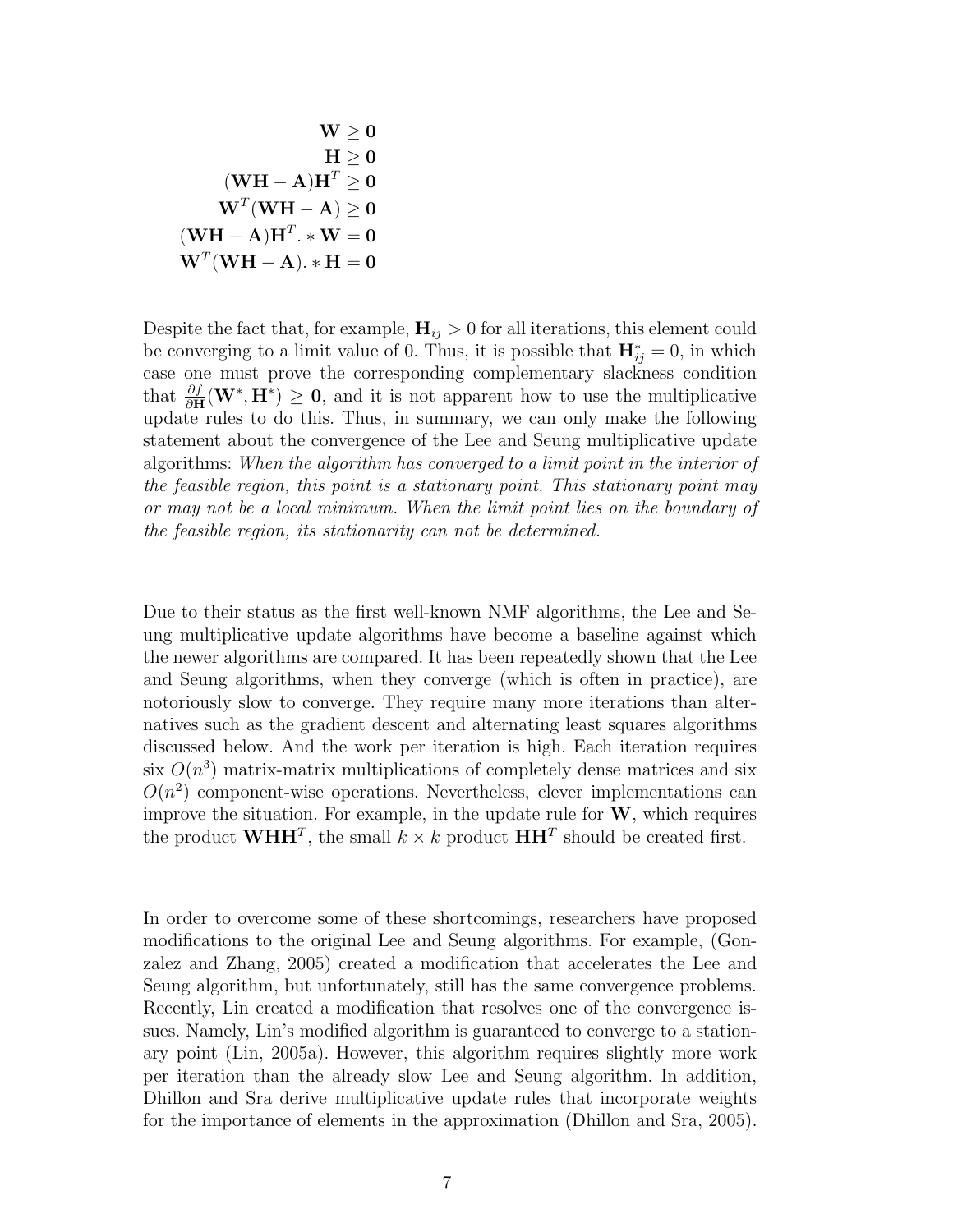#### 3.2 Gradient Descent Algorithms

NMF algorithms of the second class are based on gradient descent methods. We have already mentioned the fact that the above multiplicative update algorithm can be considered a gradient descent method (Chu et al., 2004; Lee and Seung, 2001). Algorithms of this class repeatedly apply update rules of the form shown below.

Basic Gradient Descent Algorithm for NMF  $\mathbf{W} = \text{rand}(m,k);$  % initialize **W**  $H = \text{rand}(k,n);$  % initialize H for  $i = 1$ : maxiter  $\mathbf{H} = \mathbf{H} - \epsilon_H \frac{\partial f}{\partial \mathbf{H}}$  $\mathbf{W} = \mathbf{W} - \epsilon_W \frac{\partial f}{\partial \mathbf{W}}$ end

The step size parameters  $\epsilon_H$  and  $\epsilon_W$  vary depending on the algorithm, and the partial derivatives are the same as those shown in Section 3.1. These algorithms always take a step in the direction of the negative gradient, the direction of steepest descent. The trick comes in choosing the values for the stepsizes  $\epsilon_H$ and  $\epsilon_W$ . Some algorithms initially set these stepsize values to 1, then multiply them by one-half at each subsequent iteration (Hoyer, 2004). This is simple, but not ideal because there is no restriction that keeps elements of the updated matrices W and H from becoming negative. A common practice employed by many gradient descent algorithms is a simple projection step (Shahnaz et al., 2006; Hoyer, 2004; Chu et al., 2004; Pauca et al., 2005). That is, after each update rule, the updated matrices are projected to the nonnegative orthant by setting all negative elements to the nearest nonnegative value, 0.

Without a careful choice for  $\epsilon_H$  and  $\epsilon_W$ , little can be said about the convergence of gradient descent methods. Further, adding the nonnegativity projection makes analysis even more difficult. Gradient descent methods that use a simple geometric rule for the stepsize, such as powering a fraction or scaling by a fraction at each iteration, often produce a poor factorization. In this case, the method is very sensitive to the initialization of  $W$  and  $H$ . With a random initialization, these methods converge to a factorization that is not very far from the initial matrices. Gradient descent methods, such as the Lee and Seung algorithms, that use a smarter choice for the stepsize produce a better factorization, but as mentioned above, are very slow to converge (if at all). As discussed in (Chu et al., 2004), the Shepherd method is a proposed gradient descent technique that can accelerate convergence using wise choices for the stepsize. Unfortunately, the convergence theory to support this approach is somewhat lacking.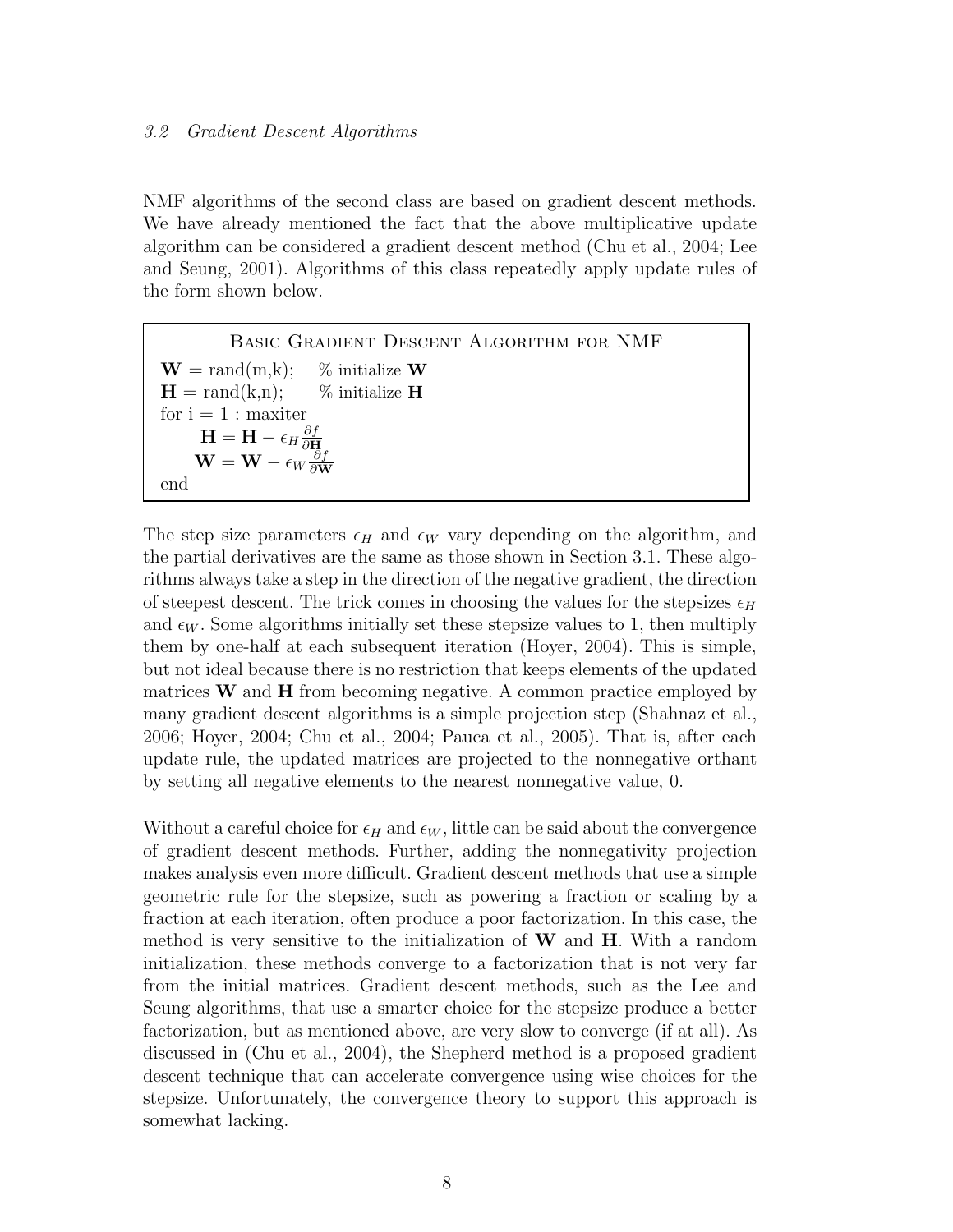#### 3.3 Alternating Least Squares Algorithms

The last class of NMF algorithms is the alternating least squares (ALS) class. In these algorithms, a least squares step is followed by another least squares step in an alternating fashion, thus giving rise to the ALS name. ALS algorithms were first used by Paatero (Paatero and Tapper, 1994). ALS algorithms exploit the fact that, while the optimization problem of Equation (1) is not convex in both  $W$  and  $H$ , it is convex in either  $W$  or  $H$ . Thus, given one matrix, the other matrix can be found with a simple least squares computation. An elementary ALS algorithm follows.

## Basic ALS Algorithm for NMF

| $W = \text{rand}(m,k);$ | $\%$ initialize <b>W</b> as random dense matrix or use another |
|-------------------------|----------------------------------------------------------------|
|                         | initialization from (Langville et al., 2006)                   |
| for $i = 1$ : maxiter   |                                                                |
| (LS)                    | Solve for <b>H</b> in matrix equation $W^T W H = W^T A$ .      |
|                         | (NONNEG) Set all negative elements in $H$ to 0.                |
| (LS)                    | Solve for <b>W</b> in matrix equation $HH^T W^T = HA^T$ .      |
|                         | (NONNEG) Set all negative elements in $W$ to 0.                |
| end                     |                                                                |

In the above pseudocode, we have included the simplest method for insuring nonnegativity, the projection step, which sets all negative elements resulting from the least squares computation to 0. This simple technique also has a few added benefits. Of course, it aids sparsity. Moreover, it allows the iterates some additional flexibility not available in other algorithms, especially those of the multiplicative update class. One drawback of the multiplicative algorithms is that once an element in  $W$  or  $H$  becomes 0, it must remain 0. This locking of 0 elements is restrictive, meaning that once the algorithm starts heading down a path towards a fixed point, even if it is a poor fixed point, it must continue in that vein. The ALS algorithms are more flexible, allowing the iterative process to escape from a poor path.

Depending on the implementation, ALS algorithms can be very fast. The implementation shown above requires significantly less work than other NMF algorithms and slightly less work than an SVD implementation. Improvements to the basic ALS algorithm appear in (Paatero, 1999; Langville et al., 2006). Most improvements incorporate sparsity and nonnegativity constraints such as those described in Section 4.

We conclude this section with a discussion of the convergence of ALS algorithms. Algorithms following an alternating process, approximating  $W$ , then H, and so on, are actually variants of a simple optimization technique that has been used for decades, and is known under various names such as alter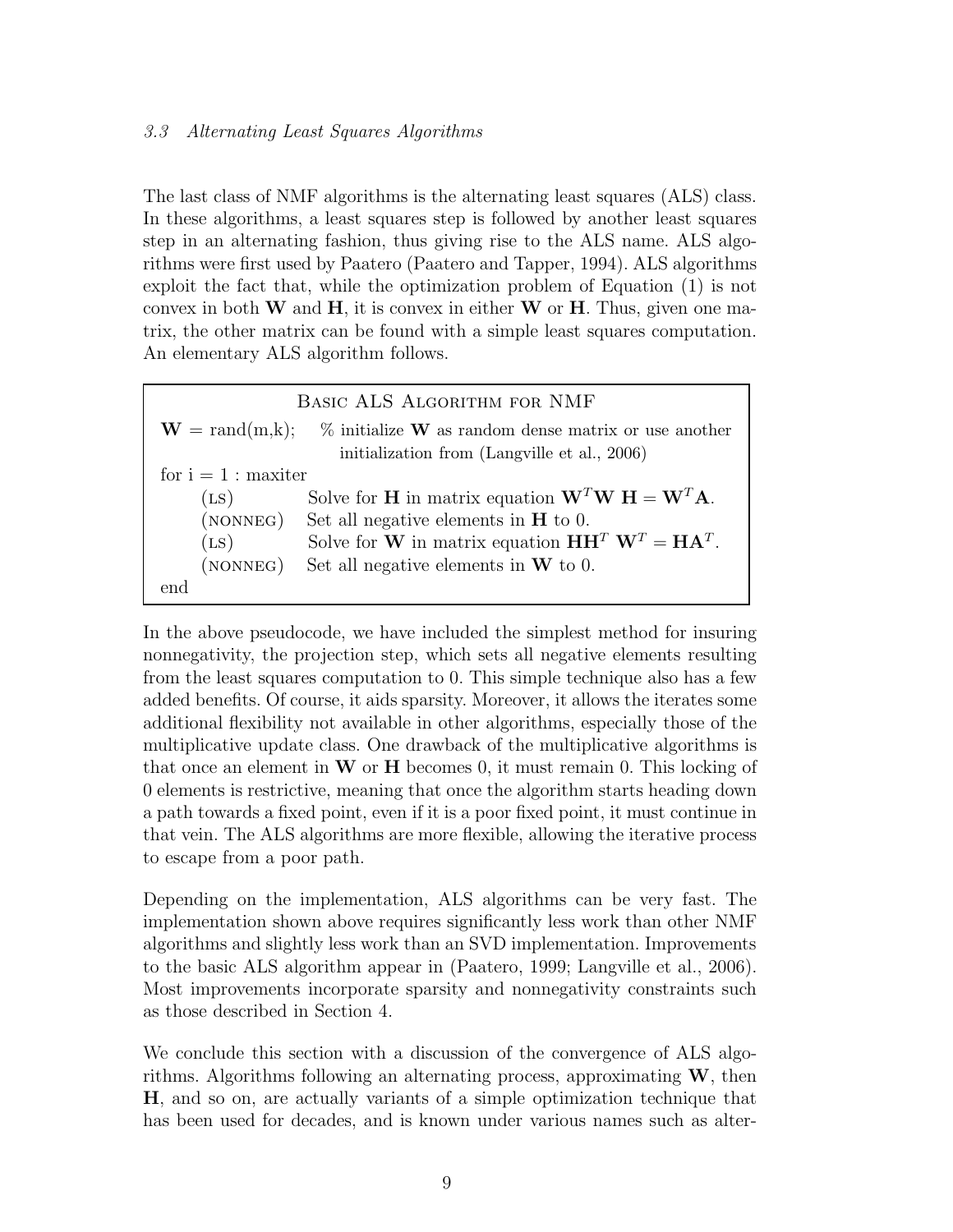nating variables, coordinate search, or the method of local variation (Nocedal and Wright, 1999). While statements about global convergence in the most general cases have not been proven for the method of alternating variables, a bit has been said about certain special cases (Berman, 1969; Cea, 1971; Polak, 1971; Powell, 1964; Torczon, 1997; Zangwill, 1967). For instance, (Polak, 1971) proved that every limit point of a sequence of alternating variable iterates is a stationary point. Others (Powell, 1964, 1973; Zangwill, 1967) prove convergence for special classes of objective functions, such as convex quadratic functions. Furthermore, it is known that an ALS algorithm that properly enforces nonnegativity, for example, through the nonnegative least squares (NNLS) algorithm of (Lawson and Hanson, 1995), will converge to a local minimum (Bertsekas, 1999; Grippo and Sciandrone, 2000; Lin, 2005b). Unfortunately, solving nonnegatively constrained least squares problems rather than unconstrained least squares problems at each iteration, while guaranteeing convergence to a local minimum, greatly increases the cost per iteration. So much so that even the fastest NNLS algorithm of (Bro and de Jong, 1997) increases the work by a few orders of magnitude. In practice, researchers settle for the speed offered by the simple projection to the nonnegative orthant, sacrificing convergence theory. Nevertheless, this tradeoff seems warranted. Some experiments show that saddle point solutions can give reasonable results in the context of the problem, a finding confirmed by experiments with ALS-type algorithms in other contexts (de Leeuw et al., 1976; Gill et al., 1981; Smilde et al., 2004; Wold, 1966, 1975).

#### 3.4 General Convergence Comments

In general, for an NMF algorithm of any class, one should input the fixed point solution into optimality conditions (Chu et al., 2004; Gonzalez and Zhang, 2005) to determine if it is indeed a minimum. If the solution passes the optimality conditions, then it is at least a local minimum. In fact, the NMF problem does not have a unique global minimum. Consider that a minimum solution given by the matrices  $W$  and  $H$  can also be given by an infinite number of equally good solution pairs such as  $\mathbf{WD}$  and  $\mathbf{D}^{-1}\mathbf{H}$  for any nonnegative  $\mathbf{D}$  and  $\mathbf{D}^{-1}$ . Since scaling and permutation cause uniqueness problems, some algorithms enforce row or column normalizations at each iteration to alleviate these. If, in a particular application, it is imperative that an excellent local minimum be found, we suggest running an NMF algorithm with several different initializations using a Monte Carlo type approach.

Of course, it would be advantageous to know the rate of convergence of these algorithms. Proving rates of convergence for these algorithms is an open research problem. It may be possible under certain conditions to make claims about the rates of convergence of select algorithms, or least relative rates of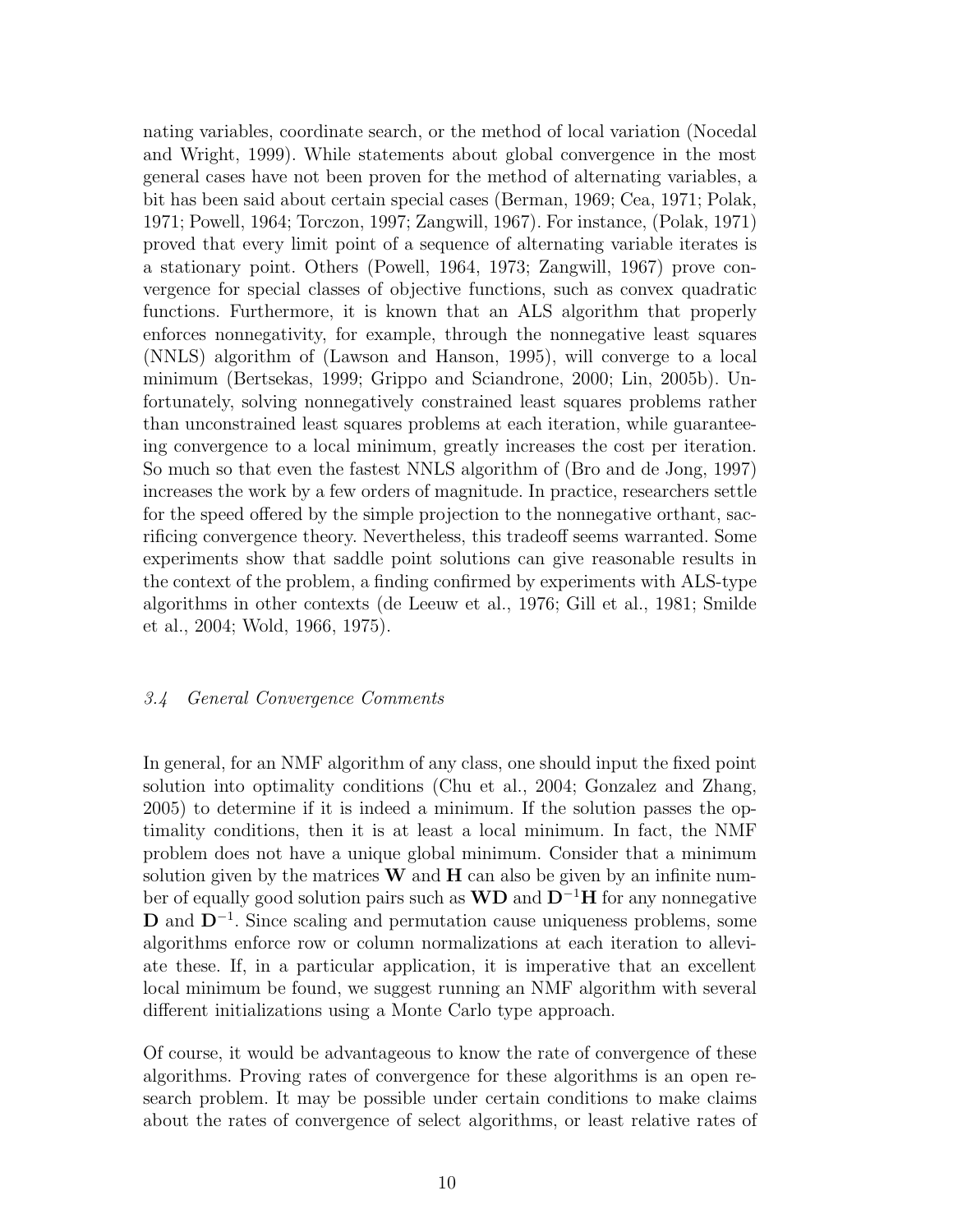convergence between various algorithms.

A related goal is to obtain bounds on the quality of the fixed point solutions (stationary points and local minimums). Ideally, because the rank- $k$  SVD, denoted by  $U_k \Sigma_k V_k$ , provides a convenient baseline, we would like to show something of the form

$$
1 - \epsilon \le \frac{\|\mathbf{A} - \mathbf{W}_k \mathbf{H}_k\|}{\|\mathbf{A} - \mathbf{U}_k \Sigma_k \mathbf{V}_k\|} \le 1,
$$

where  $\epsilon$  is some small positive constant that depends on the parameters of the particular NMF algorithm. Such statements were made for a similar decomposition, the CUR decomposition of (Drineas et al., 2006).

The natural convergence criterion,  $||\mathbf{A}-\mathbf{WH}||_F$ , incurs an expense, which can be decreased slightly with careful implementation. The following alternative expression

$$
\|\mathbf{A} - \mathbf{W}\mathbf{H}\|_F^2 = trace(\mathbf{A}^T\mathbf{A}) - 2trace(\mathbf{H}^T(\mathbf{W}^T\mathbf{A})) + trace(\mathbf{H}^T(\mathbf{W}^T\mathbf{W}\mathbf{H}))
$$

contains an efficient order of matrix multiplication and also allows the expense associated with  $trace(\mathbf{A}^T\mathbf{A})$  to be computed only once and used thereafter. Nearly all NMF algorithm implementations use a maximum number of iterations as secondary stopping criteria (including the NMF algorithms presented in this paper). However, a fixed number of iterations is not a mathematically appealing way to control the number of iterations executed because the most appropriate value for maxiter is problem-dependent. The first paper to mention this convergence criterion problem is (Lin, 2005b), which includes alternatives, experiments, and comparisons. Another alternative is also suggested in (Langville et al., 2006).

### 4 Application-Dependent Auxiliary Constraints

As previously explained, the NMF problem formulation given in Section 1 is sometimes extended to include auxiliary constraints on  $W$  and/or  $H$ . This is often done to compensate for uncertainties in the data, to enforce desired characteristics in the computed solution, or to impose prior knowledge about the application at hand. Penalty terms are typically used to enforce auxiliary constraints, extending the cost function of equation (1) as follows:

$$
f(\mathbf{W}, \mathbf{H}) = \|\mathbf{A} - \mathbf{W}\mathbf{H}\|_{F}^{2} + \alpha J_{1}(\mathbf{W}) + \beta J_{2}(\mathbf{H}).
$$
\n(3)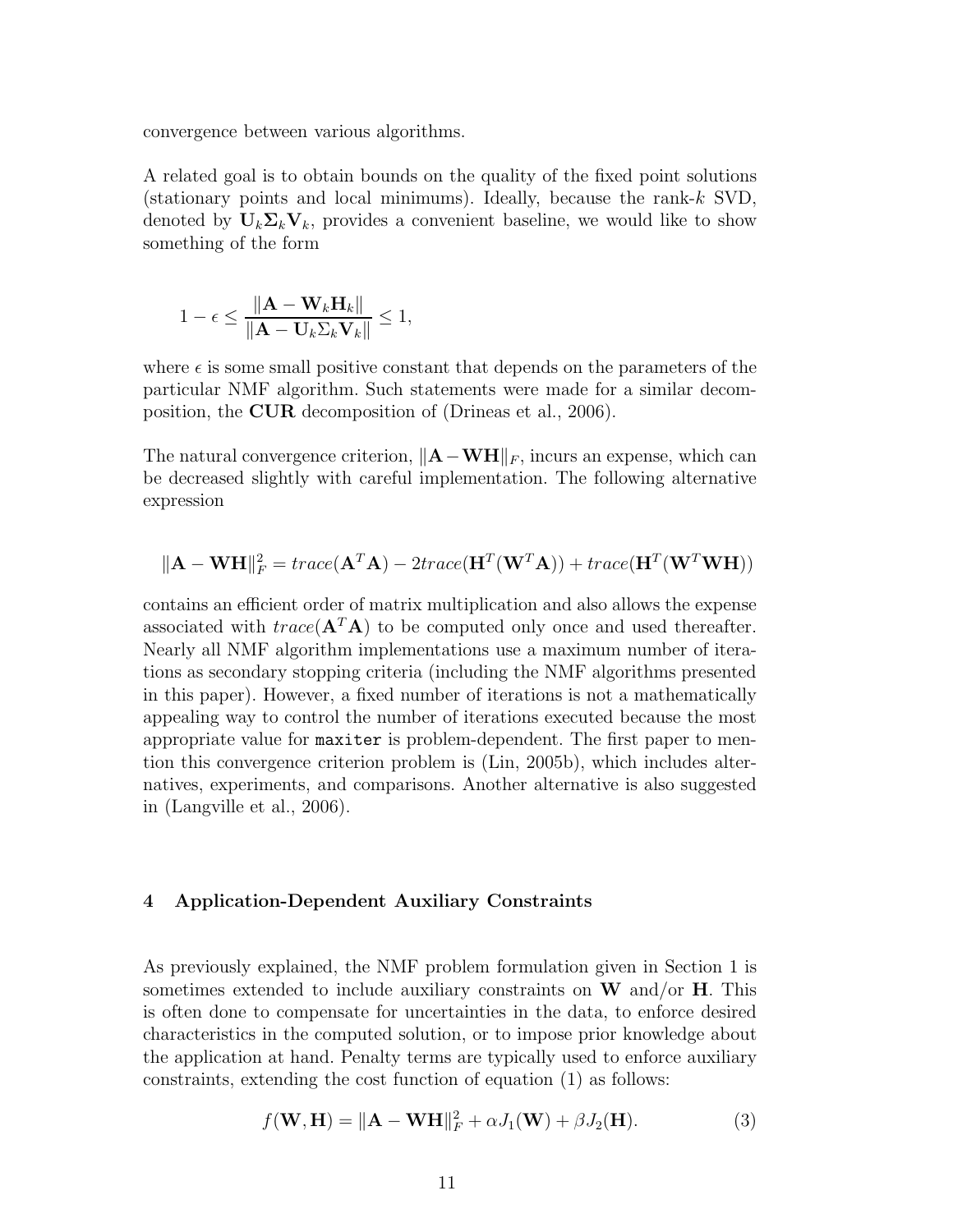Here  $J_1(\mathbf{W})$  and  $J_2(\mathbf{H})$  are the penalty terms introduced to enforce certain application-dependent constraints, and  $\alpha$  and  $\beta$  are small regularization parameters that balance the trade-off between the approximation error and the constraints.

Smoothness constraints are often enforced to regularize the computed solutions in the presence of noise in the data. For example the term,

$$
J_1(\mathbf{W}) = \|\mathbf{W}\|_F^2 \tag{4}
$$

penalizes W solutions of large Frobenius norm. Notice that this term is implicitly penalizing the columns of **W** since  $\|\mathbf{W}\|_F^2 = \sum_i \|\mathbf{w}_i\|_2^2$ . In practice, the columns of  $W$  are often normalized to add up to one in order to maintain  $W$ away from zero. This form of regularization is known as Tikhonov regularization in the inverse problems community. More generally, one can rewrite (4) as  $J_1(\mathbf{W}) = \|\mathbf{L}\mathbf{W}\|_F^2$ , where **L** is a regularization operator. Other choices than the identity for L include Laplacian operators. Smoothness constraints can be applied likewise to  $H$ , depending on the application needs. For example, (Chen and Cichocki, 2005) enforce temporal smoothness in the columns of H by defining:

$$
J_2(\mathbf{H}) = \frac{1}{n} \sum_{i} ||(\mathbf{I} - \mathbf{T})\mathbf{h}_i^T||_2^2 = \frac{1}{n} ||(\mathbf{I} - \mathbf{T})\mathbf{H}^T||_F^2,
$$
(5)

where n is the total number of columns in the data matrix  $\bf{A}$  and  $\bf{T}$  is an appropriately defined convolution operator. The effectiveness of constraints of the form (4) is demonstrated in Section 5, where it is shown that features of higher quality can be obtained than with NMF alone.

Sparsity constraints on either  $W$  or  $H$  can be similarly imposed. The notion of sparsity refers sometimes to a representational scheme where only a few features are effectively used to represent data vectors (Hoyer, 2002, 2004). It also appears to refer at times to the extraction of local rather than global features, the typical example being local facial features extracted from the CBCL and ORL face image databases (Hoyer, 2004). Measures for sparsity include, for example, the  $\ell^p$  norms for  $0 < p \leq 1$  (Karvanen and Cichocki,  $2003$ ) and Hoyer's measure, sparseness $(\mathbf{x}) =$  $\frac{1}{\sqrt{n}} - \frac{\|\mathbf{x}\|_1}{\|\mathbf{x}\|_2}$ <br> $\frac{1}{\sqrt{n}} - 1$ . The latter can be imposed as a penalty term of the form:

$$
J_2(\mathbf{H}) = (\omega \|\text{vec}(\mathbf{H})\|_2 - \|\text{vec}(\mathbf{H})\|_1)^2,
$$
(6)

where  $\omega = \sqrt{kn} - (\sqrt{kn} - 1)\gamma$  and vec(·) is the vec operator that transforms a matrix into a vector by stacking its columns. The desired sparseness in H is specified by setting  $\gamma$  to a value between 0 and 1.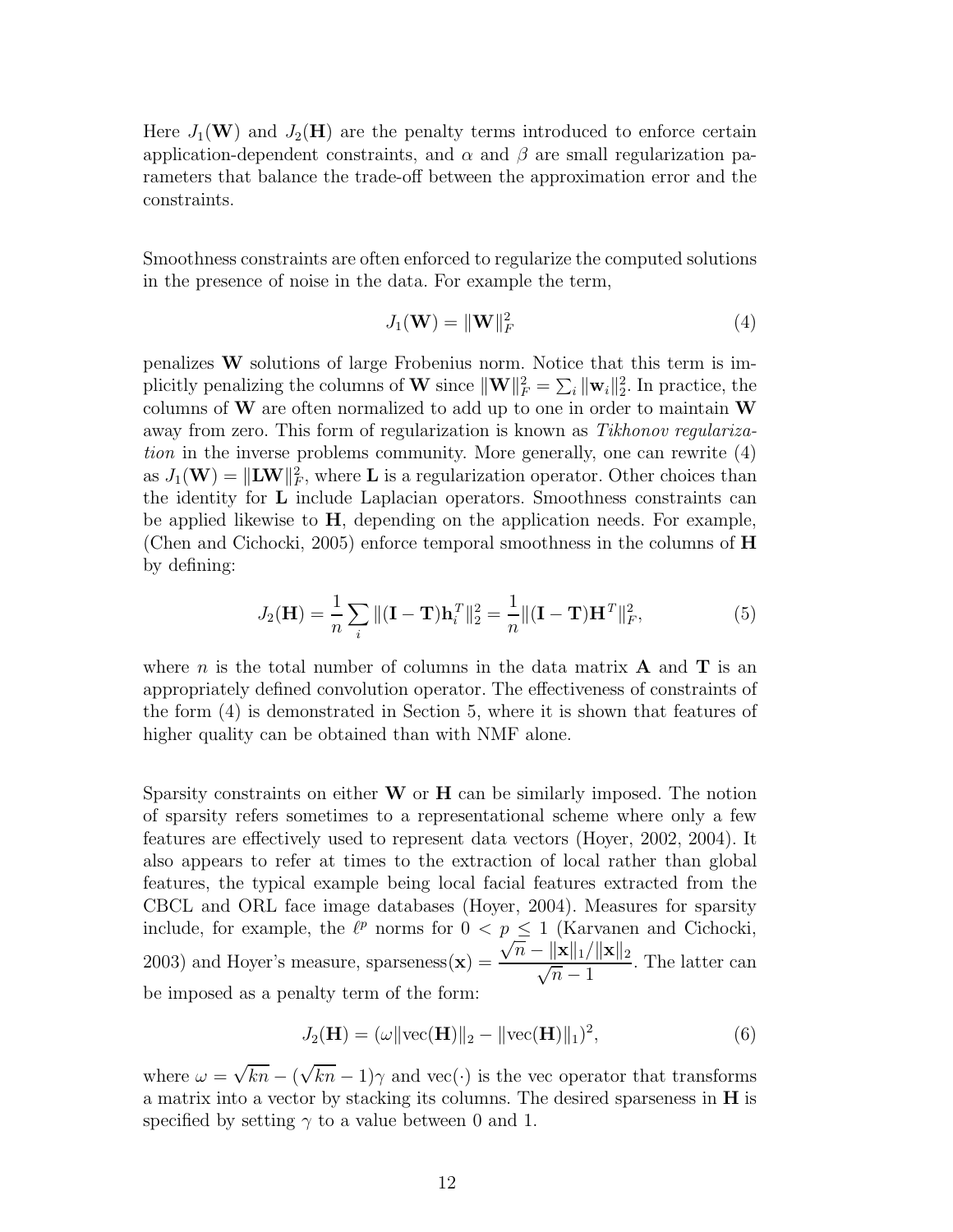In certain applications such as hyperspectral imaging, a solution pair  $(W, H)$ must comply with constraints that make it physically realizable (Keshava, 2003). One such physical constraint requires mixing coefficients  $h_{ij}$  to sum to one, i.e.,  $\sum_i h_{ij} = 1$  for all j. Enforcing such a physical constraint can significantly improve the determination of inherent features (Pauca et al., 2006), when the data are in fact linear combinations of these features. Imposing additivity to one in the columns of H can be written as a penalty term in the form

$$
J_2(\mathbf{H}) = \|\mathbf{H}^T \mathbf{e}_1 - \mathbf{e}_2\|_2^2, \tag{7}
$$

where  $e_1$  and  $e_2$  are vectors with all entries equal to 1. This is the same as requiring that  $H$  be column stochastic (Berman and Plemmons, 1994) or alternatively that the minimization of  $(3)$  seek solutions **W** whose columns form a convex set containing the data vectors in A. Notice, however, that full additivity is often not achieved since  $\mathbf{H}^T\mathbf{e}_1 \approx \mathbf{e}_2$  depending on the value of the regularization parameter  $\beta$ .

Of course, the multiplicative update rules for  $W$  and  $H$  in the alternating gradient descend mechanism of Lee and Seung change when the extended cost function (3) is minimized. In general assuming that  $J_1(\mathbf{W})$  and  $J_2(\mathbf{H})$  have partial derivatives with respect to  $w_{ij}$  and  $h_{ij}$ , respectively, the update rules can be formulated as

$$
\mathbf{W}_{ij}^{(t)} = \mathbf{W}_{ij}^{(t-1)} \cdot \frac{(\mathbf{A}\mathbf{H}^T)_{ij}}{(\mathbf{W}^{(t-1)}\mathbf{H}\mathbf{H}^T)_{ij} + \alpha \frac{\partial J_1(\mathbf{W})}{\partial w_{ij}}}
$$
(8)

$$
\mathbf{H}_{ij}^{(t)} = \mathbf{H}_{ij}^{(t-1)} \cdot \frac{(\mathbf{W}^T \mathbf{A})_{ij}}{(\mathbf{W}^T \mathbf{W} \mathbf{H}^{(t-1)})_{ij} + \beta \frac{\partial J_2(\mathbf{H})}{\partial h_{ij}}}. \tag{9}
$$

The extended cost function is non-increasing with these update rules for sufficiently small values of  $\alpha$  and  $\beta$  (Chen and Cichocki, 2005; Pauca et al., 2006). Algorithms employing these update rules belong to the multiplicative update class described in Section 3.1 and have similar convergence issues.

In Section 5, we apply NMF with the extended cost function (3) and with smoothness constraints as in (4) to applications in the fields of text mining and spectral data analysis. The algorithm, denoted CNMF(Pauca et al., 2005) is specified below for completeness.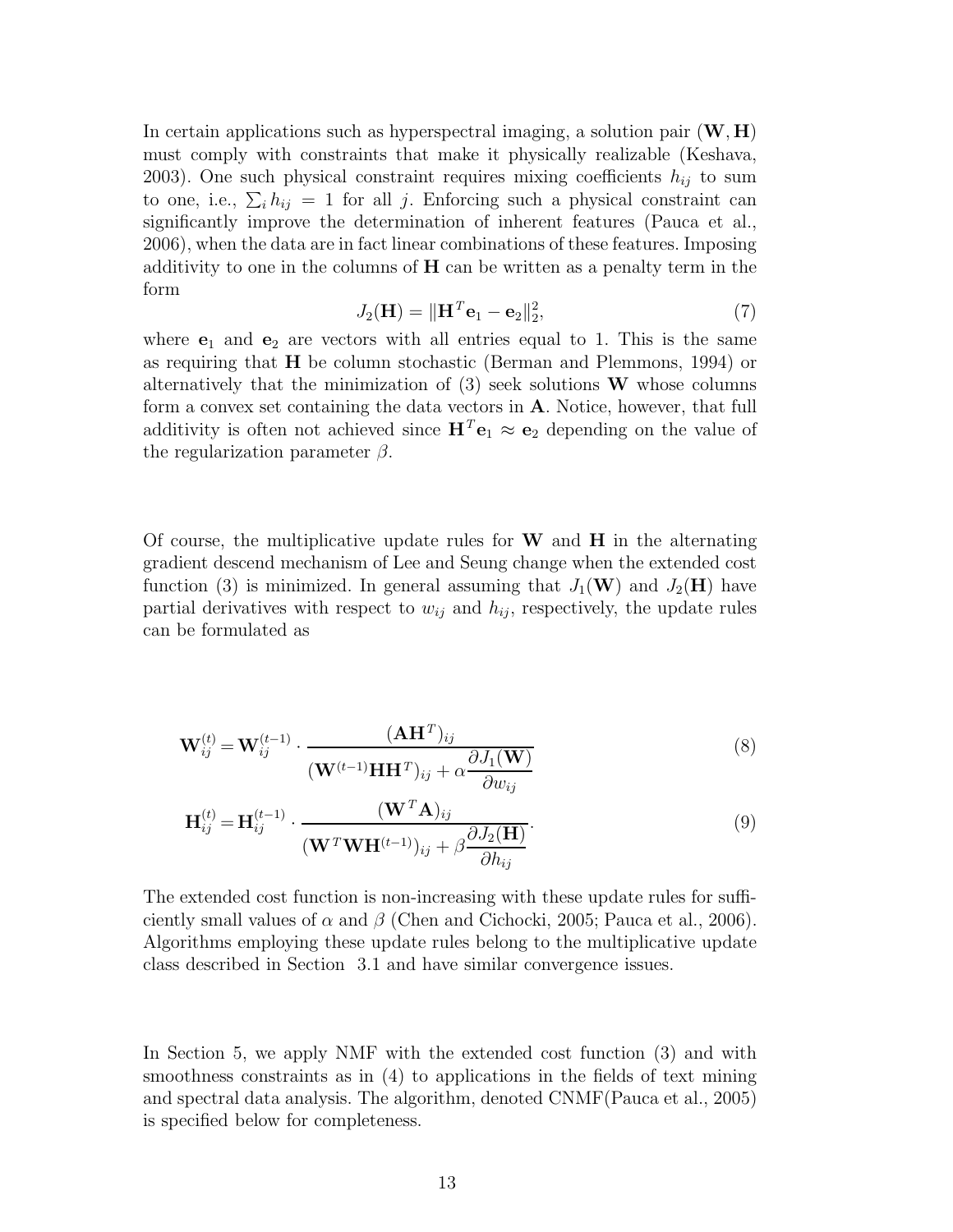CNMF  $W = \text{rand}(m, k);$  % initialize W as random dense matrix or use another initialization from (Langville et al., 2006)  $H = \text{rand}(k,n);$  % initialize H as random dense matrix or use another initialization from (Langville et al., 2006) for  $i = 1$  : maxiter (MU)  $H = H^{*}(W^{T}A) / (W^{T}WH + \beta H + 10^{-9});$ (MU)  $\mathbf{W} = \mathbf{W}^* (\mathbf{A} \mathbf{H}^T)$  ./  $(\mathbf{W} \mathbf{H} \mathbf{H}^T + \alpha \mathbf{W} + 10^{-9});$ end

# 5 Sample Applications

The remaining sections of the paper illustrate two prominent applications of NMF algorithms: text mining and spectral data analysis. In each case, several references are provided along with new results achieved with the CNMF algorithm specified above.

## 5.1 Text Mining for Email Surveillance

The Federal Energy Regulatory Commission's (FERC) investigation of the Enron Corporation has produced a large volume of information (electronic mail messages, phone tapes, internal documents) to build a legal case against the corporation. This information initially contained over 1.5 million electronic mail (email) messages that were posted on FERC's web site (Grieve, 2003). After cleansing the data to improve document integrity and quality as well as to remove sensitive and irrelevant private information, an improved version of the *Enron Email Set* was created and publicly disseminated  $\frac{1}{1}$ . This revamped corpus contains 517, 431 email messages from 150 Enron employee accounts that span a period from December 1979 through February 2004 with the majority of messages spanning the three years: 1999, 2000, and 2001. Included in this corpus are email messages sent by top Enron executives including the Chief Executive Officer Ken Lay, president and Chief Operating Officer Jeff Skilling, and head of trading Greg Whalley.

Several of the topics represented by the Enron Email Set relate more to the operational logistics of what at the time was America's seventh largest company. Some threads of discussion concern the Dabhol Power Company (DPC), which Enron helped to develop in the Indian state of Maharashtra. This company was

<sup>1</sup> See http://www-2.cs.cmu.edu/∼enron.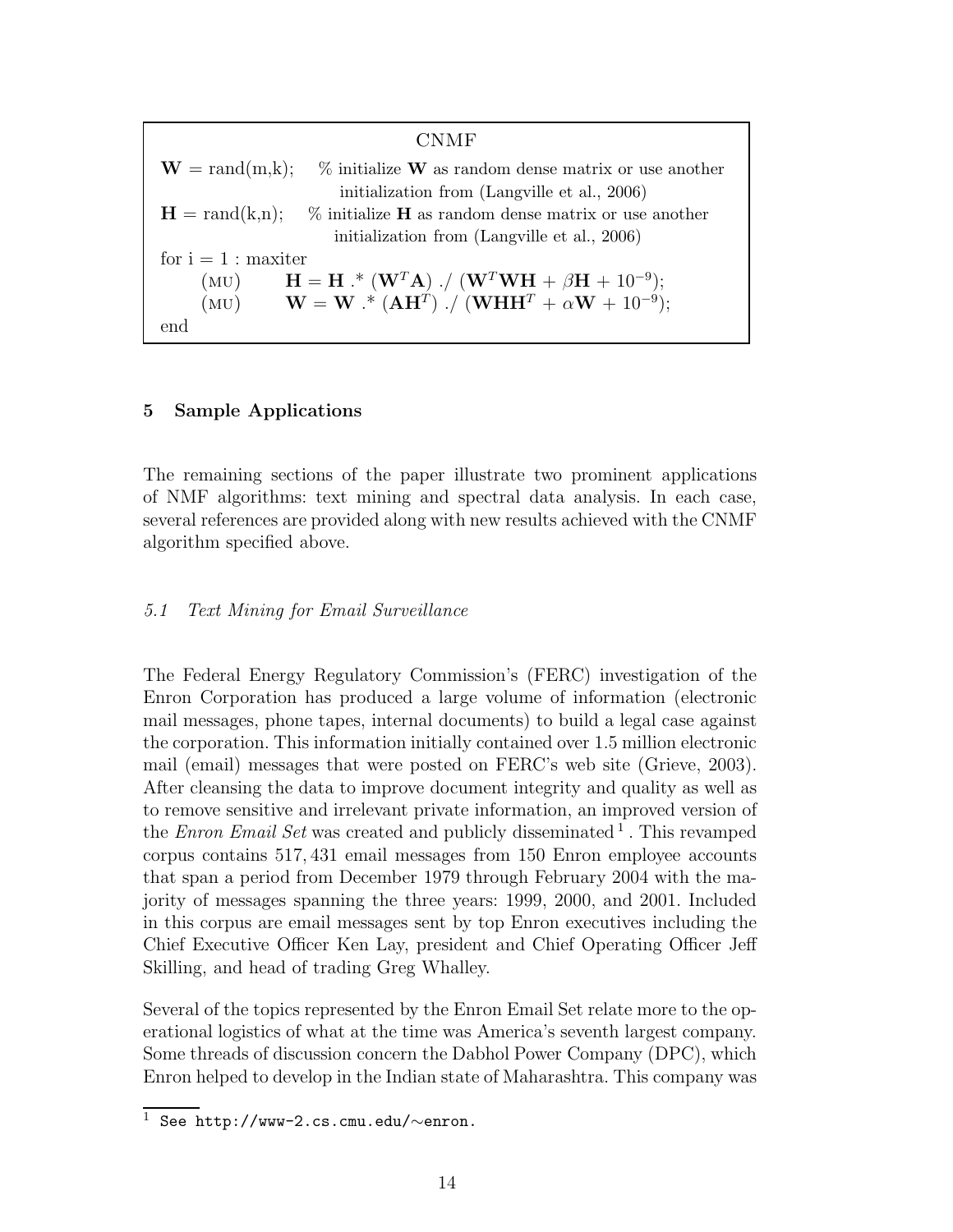fraught with numerous logistical and political problems from the start. The deregulation of the California energy market that led to the rolling blackouts in the summer of 2000 was another hot topic reflected in the email messages. Certainly Enron and other energy-focused companies took advantage of that situation. Through its excessive greed, overspeculation, and deceptive accounting practices, Enron collapsed in the fall of 2001. After an urgent attempt to merge with the Dynegy energy company failed, Enron filed for Chapter 11 bankruptcy on December 2, 2001 (McLean and Elkind, 2003).

As initially discussed in (Berry and Browne, 2005a), the Enron Email Set is a truly heterogeneous collection of textual documents spanning topics from important business deals to personal memos and extracurricular activities such as fantasy football betting. As with most large-scale text mining applications, the ultimate goal is to be able to classify the communications in a meaningful way. The use of NMF algorithms for data clustering is well-documented (Xu et al., 2003; Ding et al., 2005). In the context of surveillance, an automated classification approach should be both efficient and reproducible.

#### 5.1.1 Electronic Mail Subcollections

In (Berry and Browne, 2005a), the CNMF algorithm was used to compute the nonnegative matrix factorization of term-by-message matrices derived from the Enron corpus. These matrices were derived from the creation and parsing of two subcollections derived from specific mail folders from each account. In this work, we apply the CNMF algorithm with smoothness constraints only  $(\beta = 0)$  on the W matrix factor to noun-by-message matrices generated by a larger (289,695 messages) subset of the Enron corpus. Using the frequency-ranked list of English nouns provided in the British National Corpus (BNC) (British National Corpus (BNC), 2004), 7, 424 nouns were previously extracted from the 289, 695-message Enron subset (Keila and Skillicorn, 2005). A noun-by-message matrix  $\mathbf{A} = [\mathbf{A}_{ij}]$  was then constructed so that  $A_{ij}$  defines a frequency at which noun i occurs in message j. Like the matrices constructed in (Berry and Browne, 2005a; Shahnaz et al., 2006), statistical weighting techniques were applied to the elements of matrix  $\bf{A}$  in order to create more meaningful noun-to-message associations for concept discrimination (Berry and Browne, 2005b).

Unlike previous studies (Berry and Browne, 2005a), no restriction was made for the global frequency of occurrence associated with each noun in the resulting dictionary. In order to define meaningful noun-to-message associations for concept discrimination, however, term weighting was used to generate the resulting  $289,695\times7,424$  message-by-noun matrix (transposed form is normally generated as the complete dictionary cannot be fully resolved till all messages have been parsed).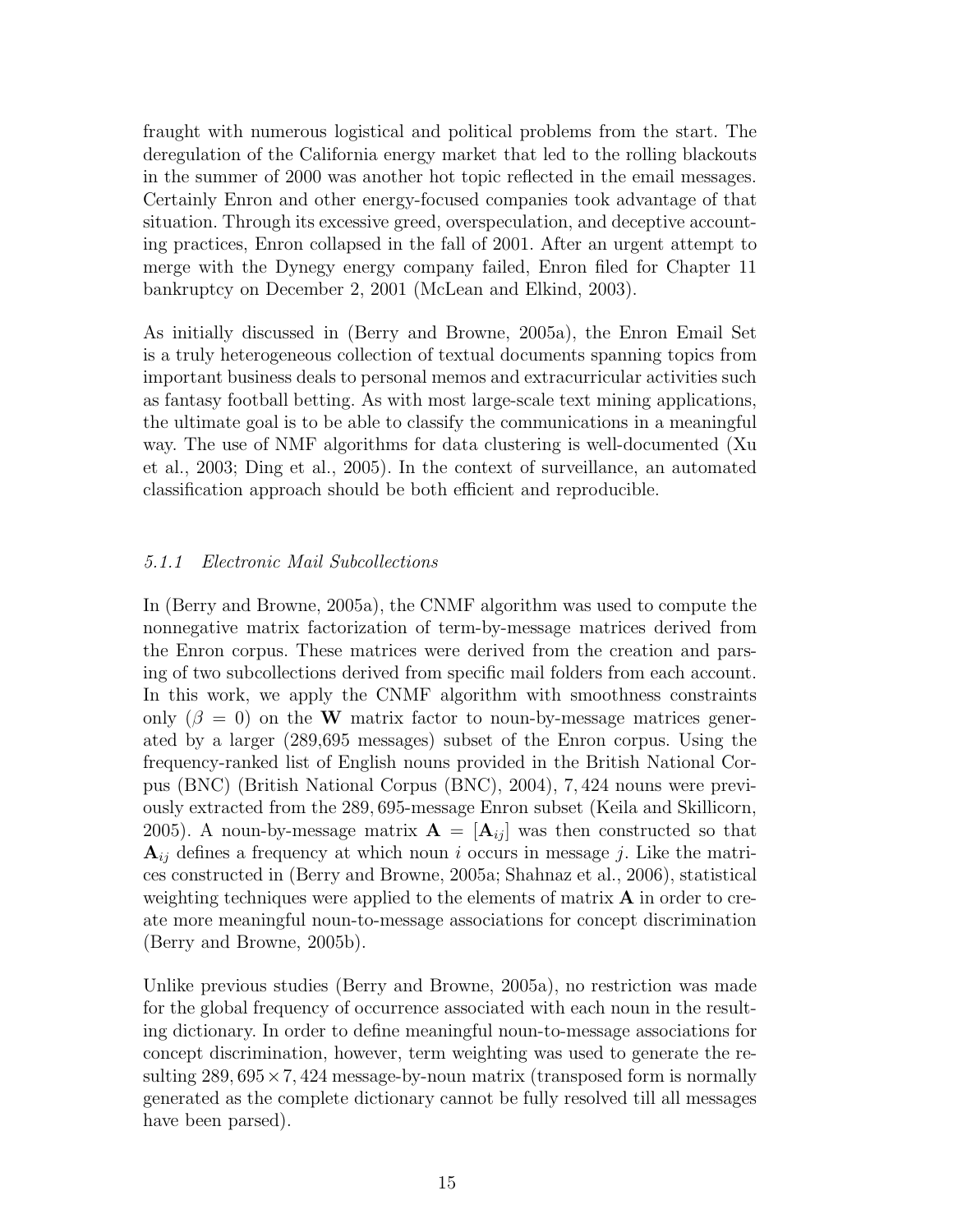#### 5.1.2 Term Weighting

As explained in (Berry and Browne, 2005b), a collection of n messages indexed by m terms (or keywords) can be represented as a  $m \times n$  term-by-message matrix  $\mathbf{A} = [\mathbf{A}_{ij}]$ . Each element or component  $\mathbf{A}_{ij}$  of the matrix  $\mathbf{A}$  defines a *weighted* frequency at which term i occurs in message j. In the extraction of nouns from the 289, 695 Enron email messages, we simply define  $A_{ij} = l_{ij}g_i$ , where  $l_{ij}$  is the local weight for noun i occurring in message j and  $g_i$  is the global weight for noun i in the email subset. Suppose  $f_{ij}$  defines be the number of times (frequency) that noun *i* appears in message *j*, and  $p_{ij} = f_{ij}/\sum_j f_{ij}$ . The log-entropy term weighting scheme (Berry and Browne, 2005a) used in this study is defined by  $l_{ij} = \log(1 + f_{ij})$  and  $g_i = 1 + (\sum$ j  $p_{ij}log(p_{ij}))/\log n,$ 

where all logarithms are base 2. Term weighting is typically used in text mining and retrieval to create better term-to-document associations for concept discrimination.

#### 5.1.3 Observations

To demonstrate the use of the CNMF algorithm with smoothing on the W matrix, we approximate the  $7,424 \times 289,695$  Enron noun-by-message matrix  $X$  via

$$
\mathbf{A} \simeq \mathbf{W} \mathbf{H} = \sum_{i=1}^{50} \mathbf{W}_i \mathbf{H}^i , \qquad (10)
$$

where **W** and **H** are  $7,424 \times 50$  and  $50 \times 289,695$ , respectively, nonnegative matrices.  $W_i$  denotes the *i*-th column of  $W$ ,  $H<sup>i</sup>$  denotes the *i*-th row of the matrix  $H$ , and  $k = 50$  factors or parts are produced. The nonnegativity of the W and H matrix factors facilitates the parts-based representation of the matrix **A** whereby the basis (column) vectors of **W** or  $W_i$  combine to approximate the original columns (messages) of the sparse matrix A. The outer product representation of  $WH$  in Eq. (10) demonstrates how the rows of  $H$  or  $\mathbf{H}^i$  essentially specify the weights (scalar multiples) of each of the basis vectors needed for each of the 50 parts of the representation. As described in (Lee and Seung, 1999), we can interpret the semantic feature represented by a given basis vector  $\mathbf{W}_i$  by simply sorting (in descending order) its 7,424 elements and generating a list of the corresponding dominant nouns for that feature. In turn, a given row of **H** having *n* elements (i.e.,  $\mathbf{H}^i$ ) can be used to reveal messages sharing common basis vectors  $W_i$ , i.e., similar semantic features or meaning. The columns of H, of course, are the projections of the columns (messages) of  $\bf{A}$  onto the basis spanned by the columns of  $\bf{W}$ . The best choice for the number of parts k (or column rank of  $W$ ) is certainly problem-dependent or corpus-dependent in this context. However, as discussed in (Shahnaz et al., 2006) for standard topic detection benchmark collections (with human-curated document clusters), the accuracy of the CNMF algorithm for document clus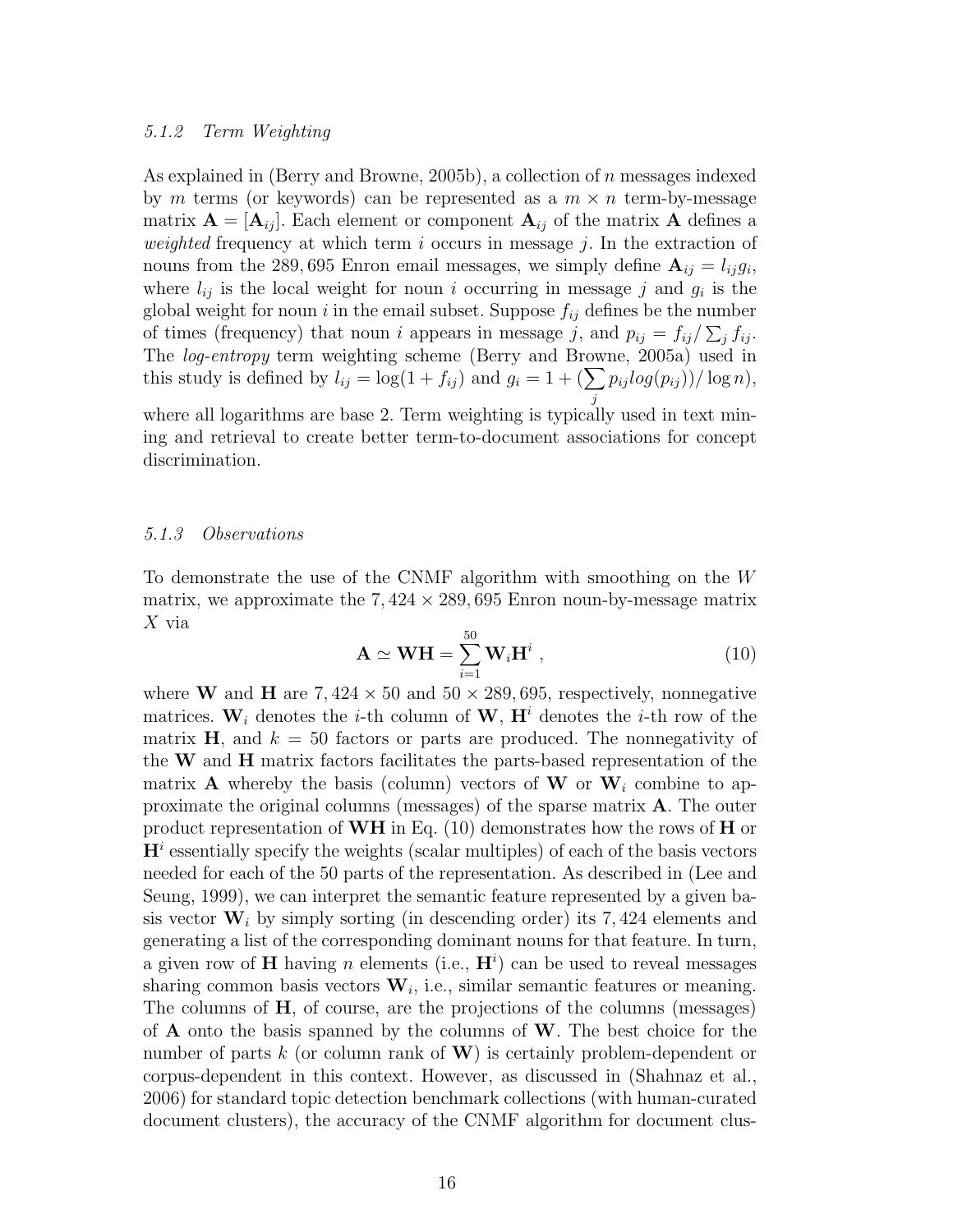tering degrades as the rank k increases or if the sizes of the clusters become greatly imbalanced.

The association of features (i.e., feature vectors) to the Enron mail messages is accomplished by the nonzeros of each  $\mathbf{H}^i$  which would be present in the *i*-th part of the approximation to **A** in Eq. (10). Each part (or span of  $W_i$ ) can be used to classify the messages so the sparsity of  $H$  greatly affects the diversity of topics with which any particular semantic feature can be associated. Using the rows of the H matrix and a threshold value for all nonzero elements, one can produce clusters of messages that are described (or are spanned by) similar feature vectors  $(\mathbf{W}_i)$ . Effects associated with the smoothing of the matrix **H** (e.g., reduction in the size of document clusters) are discussed in (Shahnaz et al., 2006).

In (Shahnaz et al., 2006), a gradual reduction in elapsed CPU time was observed for a similar NMF computation (for a heterogeneous newsfeed collection) based on smoothing the H matrix factor. As mentioned in Section 4 and discussed in (Karvanen and Cichocki, 2003),  $\ell^p$  norms for  $0 \le p \le 1$ can be used to measure changes in the sparsity of either  $H$  or  $W$ . A consistent reduction in  $\|\mathbf{H}\|_p/\|\mathbf{H}\|_1$  was demonstrated in (Shahnaz et al., 2006) for both  $p = 0.5$  and  $p = 0.1$  to verify the increase in sparsity as the value of the smoothing parameter was increased. Figure 1 illustrates the variation in  $\|\mathbf{W}\|_p/\|\mathbf{W}\|_1$  for  $p = 0.5$  along with the elapsed CPU timings for computing the NMF of the noun-by-message matrix. We note that in this study, smoothing on the  $50 \times 289,695$  matrix **H** yielded no improvement in the clustering of identifiable features and even stalled convergence of the CNMF algorithm. Smoothing on the smaller  $7,424 \times 50$  matrix W did improve the cost-periteration of CNMF but not in a consistent manner as  $\alpha$  was increased. The gain in sparsity associated with settings of  $\alpha = 0.1, 0.75$  did slightly reduce the required computational time for 100 iterations of CNMF on a 3.2GHz Intel Xeon 3.2GHz having a 1024 KB cache and 4.1GB RAM (see Figure 1). Further research is clearly needed to better calibrate smoothing for an efficient yet interpretable NMF of large sparse (unstructured) matrices from text mining.

#### 5.1.4 Topic Extraction

Table 1 illustrates some of the extracted topics (i.e., message clusters) as evidenced by large components in the same row of the matrix  $H$  (or  $H<sup>i</sup>$ ) generated by CNMF for the sparse noun-by-message Enron matrix. The terms corresponding to the 10-largest elements of the particular feature (or part) i are also listed to explain and derive the context of the topic. By feature, we are referring to the *i*-th column of the matrix factor **W** or  $W_i$  in Eq. (10), of course.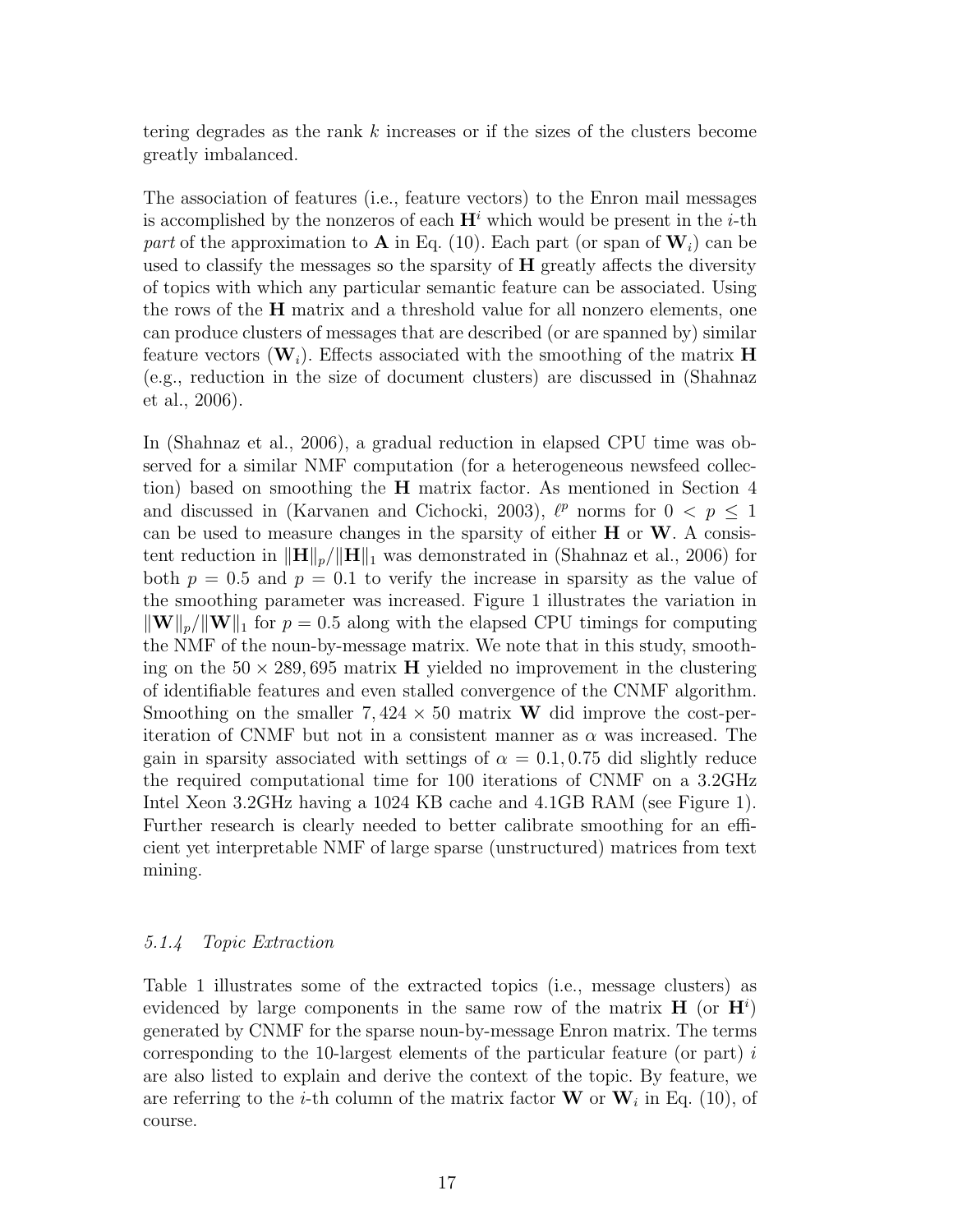

Fig. 1. Reduction in  $\|\mathbf{W}\|_p/\|\mathbf{W}\|_1$  (p-norm) for  $p = 0.5$  as the smoothing parameter  $\alpha$  is increased for the nonnegative matrix factorization  $\mathbf{A} = \mathbf{WH}$  of the Enron noun-by-message matrix. Elapsed CPU times (seconds) for CNMF to produce  $k = 50$  features in 100 iterations are provided in parentheses.

In a perfect email surveillance world, each cluster of nouns would point to the documents by a specific topic. Although our experiments did not produce such results for every cluster, they did give some indication of the nature of a message subset. With 50 clusters or features produced by CNMF from the sparse noun-by-message matrix  $\bf{A}$ , we analyzed several of the dominant (in magnitude) nouns per feature for clues about the content of a cluster. The initial set of nouns for tracking the topics illustrated in Table 1 was obtained by simply ranking all nouns according to their global entropy weight  $g_i$  (see Section 5.1.2). As illustrated in Table 2, the occurrence of these higher entropy nouns varies with changes in the smoothing parameter  $\alpha$  which can be used to produce sparser feature vectors  $\mathbf{W}_i$ . Determining *indicator* nouns (or terms in general) that can be used to track specific topics or discussions in electronic messages is a critical task in surveillance-based applications.

The clusters depicted in Table 1 reflect some of the more meaningful topics extracted from the Enron email subset. Professional football discussions were clearly identified by the names of players (e.g., Jerome Bettis, Steve McNair, and Marshall Faulk) and the prominent cluster of messages on the downfall of Enron are tracked by names of the Houston law firm representing the company (e.g., Vinson and Elkins) or Senate investigator (Joesph Lieberman). Business ventures with firms such as *Teijin* and *Tata Power*, and negotiations between Enron officials (e.g., Wade Cline) and foreign officials (India's Federal Power Minister Suresh Prabhu and Chairman of the Maharashtra State Electricity Board Vinay Bansai) were also identified. Certainly expanding the number of high entropy terms for tracking topics would support better (human-curated) topic interpretations. This was evidenced by the need to track more nouns for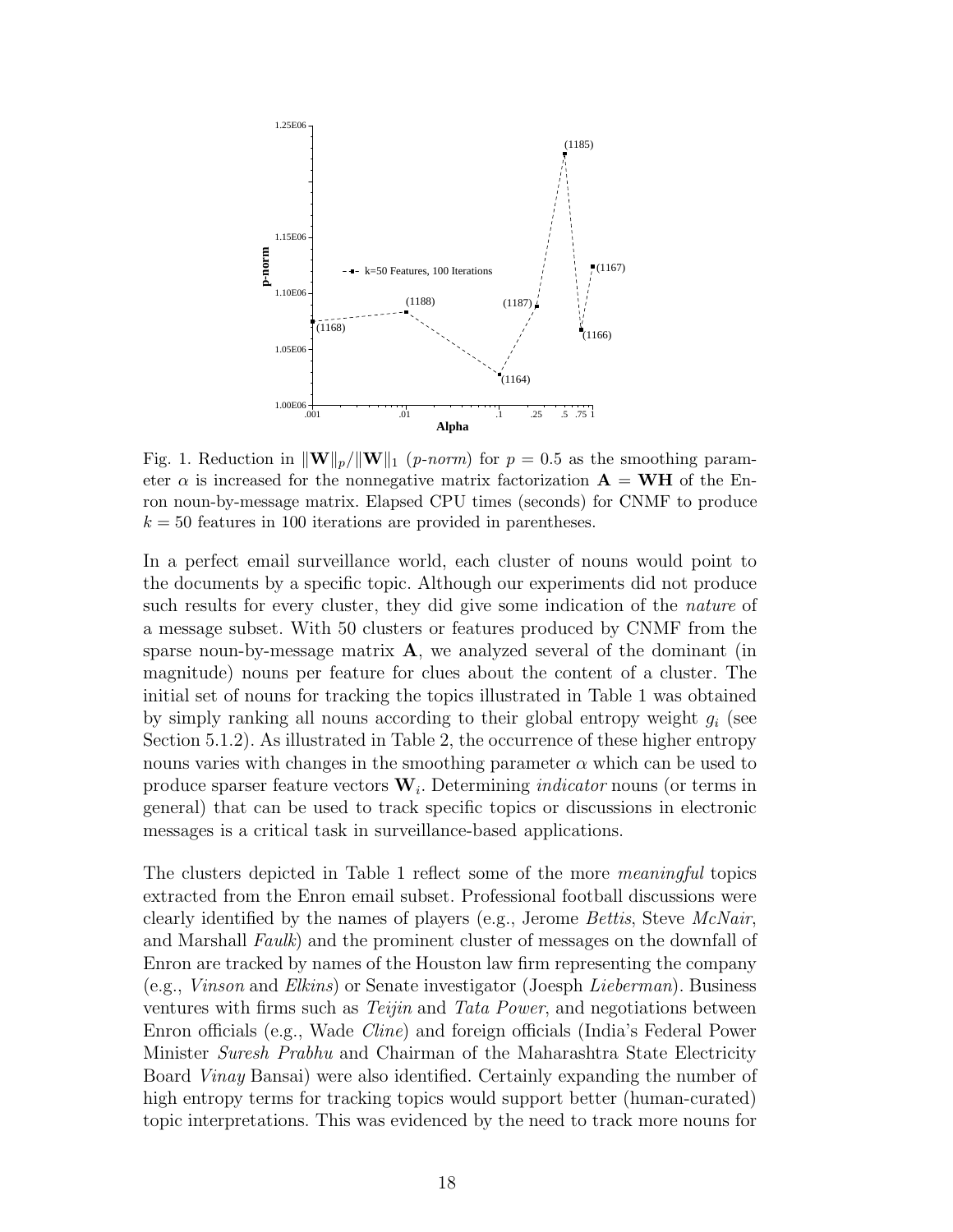the California blackout discussion trail. Keep in mind that cluster or feature size is measured by the number of row elements in the matrix  $\bf{H}$  with magnitude greater than a specified tolerance (which is  $row_{max}/10$  for this study). Adjustments to this tolerance value could make the number of messages more manageable for inspectors.

#### Table 1

Six Enron clusters (topics) identified by the rows of H or  $H^i$  produced by the CNMF algorithm with smoothing on the matrix  $\mathbf{W}$  ( $\alpha = 0.1, \beta = 0$ ). Exactly  $k = 50$  feature vectors  $(\mathbf{W}_i)$  were generated. Several of the dominant (having values of largest magnitude) nouns for each feature vector are listed for each selected feature (i). Cluster size reflects the number of row elements in  $H<sup>i</sup>$  of magnitude greater than  $row_{max}/10$ .

| Feature<br>Index $(i)$ | Cluster<br>Size | Topic<br>Description        | Dominant<br><b>Nouns</b>                                        |
|------------------------|-----------------|-----------------------------|-----------------------------------------------------------------|
| $\overline{2}$         | 3,970           | Professional<br>Football    | Bettis, McNair,<br>McNabb, stats,<br>Faulk, rushing             |
| 10                     | 6,190           | California<br>Blackout      | Fichera, Escondido,<br>biomass                                  |
| 13                     | 9,234           | Enron<br>Downfall           | Vinson, Elkins,<br>destruction, scandal,<br>auditing, Lieberman |
| 18                     | 3,583           | <b>Business</b><br>Ventures | Teijin, Janus,<br>Coale, Tata,<br><b>BSES</b>                   |
| 21                     | 4,011           | India                       | Prabhu, Cline,<br>Suresh, rupees,<br>Vinay, renegotiation       |
| 23                     | 8,526           | World Energy/<br>Scotland   | scottish, power,<br>ENEL, Mitsui,<br>vessel                     |

# 5.2 Spectral Unmixing for Non-Resolved Space Object Characterization

The key problem in non-resolved space object characterization is to use spectral reflectance data to gain knowledge regarding the physical properties (e.g., function, size, type, status change) of space objects that cannot be spatially resolved with telescope technology. Such objects may include geosynchronous satellites, rocket bodies, platforms, space debris, or nano-satellites. Figure 2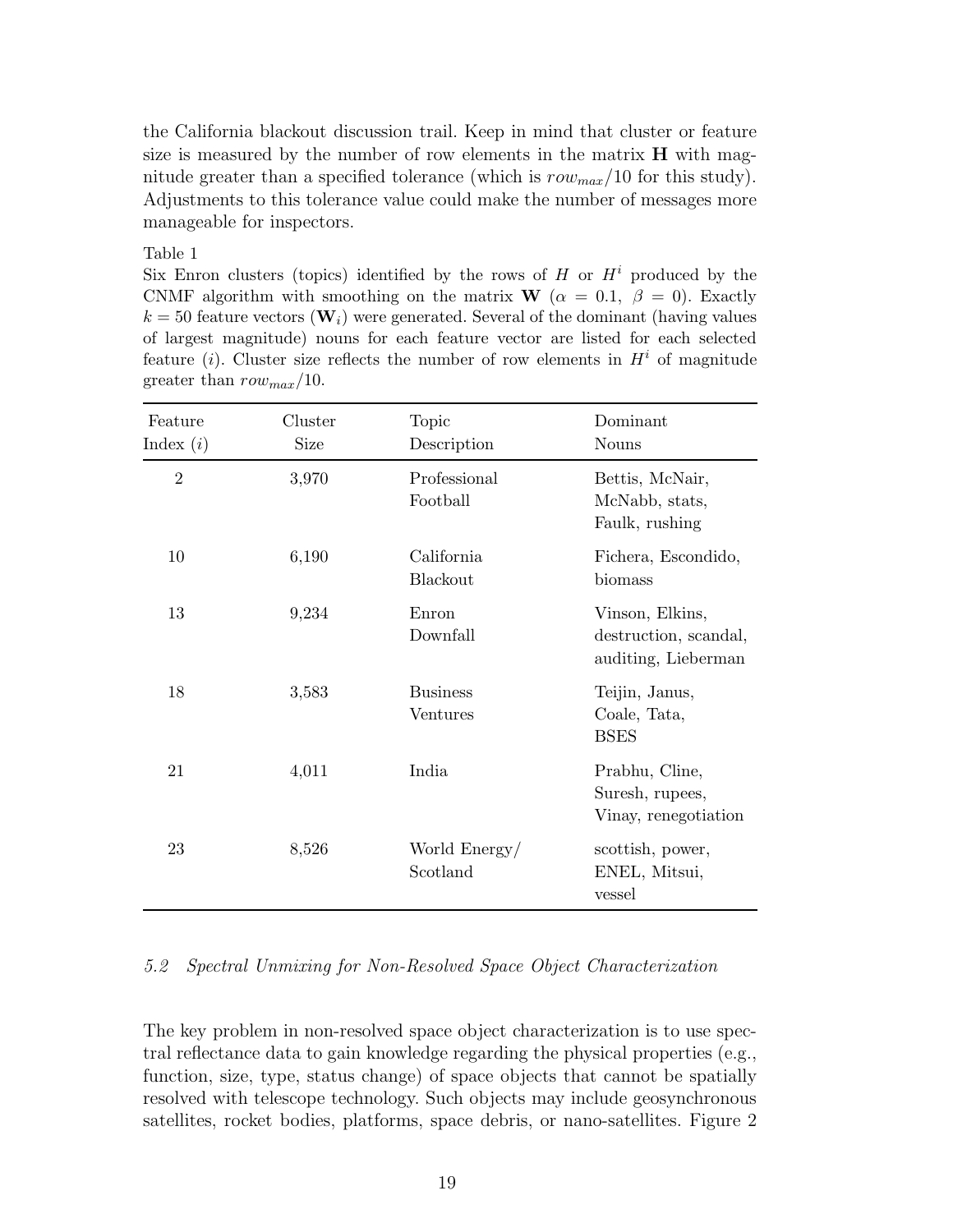## Table 2

Top twenty BNC nouns by ascending global entropy weight  $(q_i)$  and the corresponding topics identified among the 50 features  $(\mathbf{W}_i)$  generated by CNMF using different values of the smoothing parameter  $\alpha$ .

| Noun           | $f_i$ | $g_i$ | .001           | .01            | $\cdot$ 1      | .25            | .50            | .75            | 1.0            | Topic                |
|----------------|-------|-------|----------------|----------------|----------------|----------------|----------------|----------------|----------------|----------------------|
| Waxman         | 680   | 0.424 | $\overline{2}$ |                | $\overline{2}$ | $\overline{2}$ | $\overline{2}$ | $\overline{2}$ |                | Downfall             |
| Lieberman      | 915   | 0.426 | $\overline{2}$ | $\overline{2}$ | $\overline{2}$ | $\overline{2}$ |                |                | $\overline{2}$ | Downfall             |
| scandal        | 679   | 0.428 | $\overline{2}$ |                |                |                | $\overline{2}$ |                | $\overline{2}$ | Downfall             |
| nominee        | 544   | 0.436 |                | 4              | 3              | $\overline{2}$ |                | $\overline{2}$ | $\overline{2}$ |                      |
| Barone         | 470   | 0.437 | $\overline{2}$ | $\overline{2}$ | $\overline{2}$ |                |                |                | $\overline{2}$ | Downfall             |
| Meade          | 456   | 0.437 |                |                |                |                |                |                | $\overline{2}$ | Downfall             |
| Fichera        | 558   | 0.438 | $\overline{2}$ |                |                | $\overline{2}$ |                |                |                | CA Blackout          |
| Prabhu         | 824   | 0.445 | $\overline{2}$ | $\overline{2}$ | $\overline{2}$ | $\overline{2}$ |                | $\overline{2}$ | $\overline{2}$ | India                |
| Tata           | 778   | 0.448 |                |                |                |                |                |                | $\overline{2}$ | India                |
| rupee          | 323   | 0.452 | 3              | 4              | $\overline{4}$ | $\overline{4}$ | 3              | 4              | $\overline{2}$ | India                |
| soybean        | 499   | 0.455 | $\overline{2}$ | $\overline{2}$ | $\overline{2}$ | $\overline{2}$ | $\overline{2}$ | $\overline{2}$ | $\overline{2}$ |                      |
| rushing        | 891   | 0.486 | $\overline{2}$ | $\overline{2}$ | $\overline{2}$ |                |                |                |                | Football             |
| dlrs [dollars] | 596   | 0.487 |                |                |                |                |                |                | $\overline{2}$ |                      |
| Janus          | 580   | 0.488 | $\overline{2}$ | 3              |                |                |                | $\overline{2}$ | 3              | <b>Bus.</b> Ventures |
| <b>BSES</b>    | 451   | 0.498 | $\overline{2}$ | $\overline{2}$ |                |                |                |                | $\overline{2}$ | Bus. Ventures        |
| Caracas        | 698   | 0.498 |                |                |                |                |                | $\overline{2}$ |                |                      |
| Escondido      | 326   | 0.504 | $\overline{2}$ |                |                | $\overline{2}$ |                |                |                | CA Blackout          |
| promoters      | 180   | 0.509 | $\overline{2}$ |                |                |                |                |                |                | Energy/Scots         |
| Aramco         | 188   | 0.550 | $\overline{2}$ |                |                |                |                |                |                | India                |
| doorman        | 231   | 0.598 |                | $\overline{2}$ |                |                |                |                |                |                      |

Cluster/Topic frequency per  $\alpha$ 

shows an artist's rendition of a JSAT type satellite in a 36,000 kilometer high synchronous orbit around the Earth. Even with adaptive optics capabilities, this object is generally not resolvable using ground-based telescope technology. For safety and other considerations in space, non-resolved space object characterization is an important component of Space Situational Awareness.





Spectral reflectance data of a space object can be gathered using groundbased spectrometers and contains essential information regarding the make up or types of materials comprising the object. Different materials such as aluminum, mylar, paint, etc. possess characteristic wavelength-dependent ab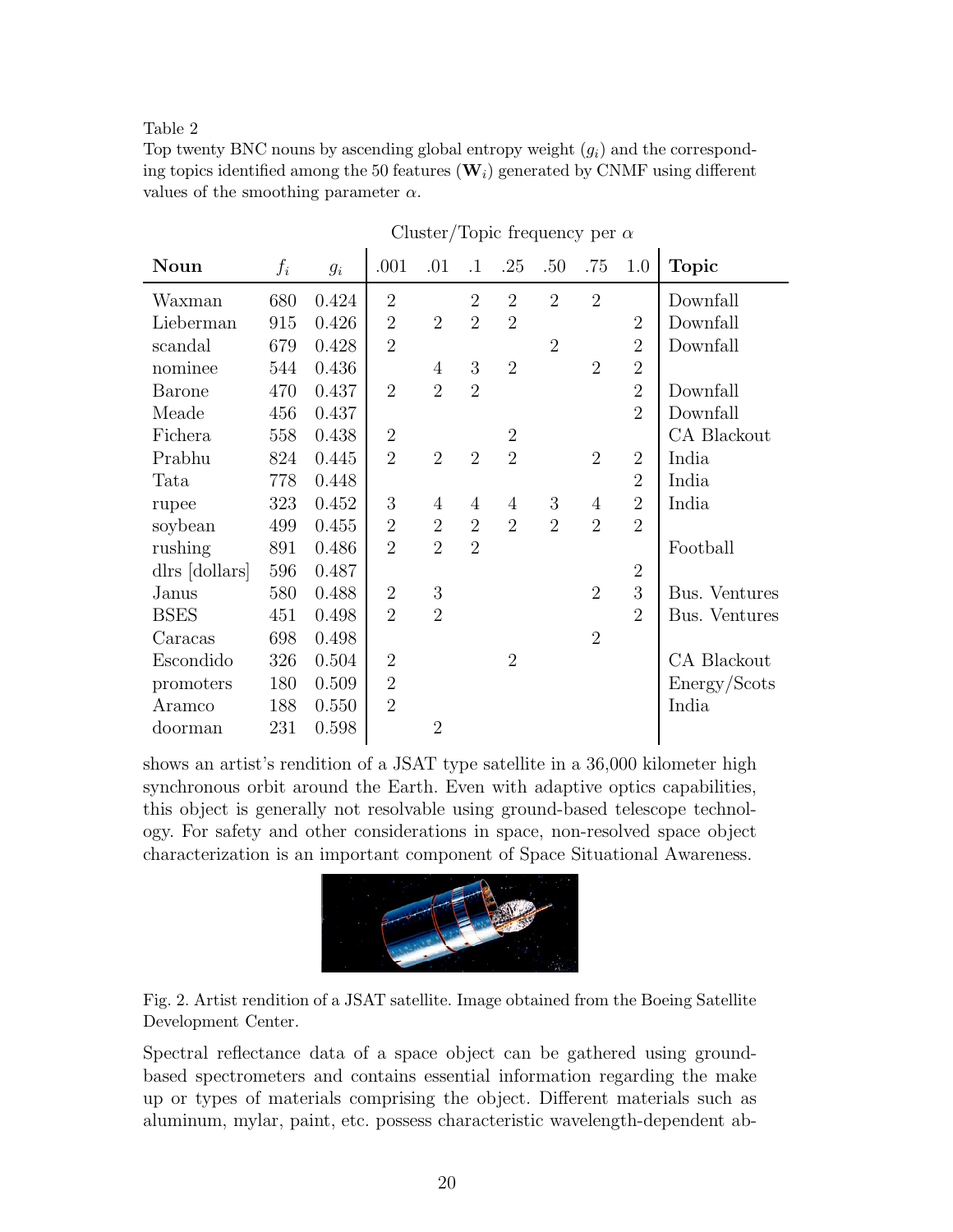sorption features, or spectral *signatures*, that mix together in the spectral reflectance measurement of an object. Figure 3 shows spectral signatures of four materials typically used in satellites, namely, aluminum, mylar, white paint, and solar cell.



Fig. 3. Laboratory spectral signatures for aluminum, mylar, solar cell, and white paint. For details see (Luu et al., 2003).

The objective is then, given a set of spectral measurements or traces of an object, to determine i) the type of constituent materials and ii) the proportional amount in which these materials appear. The first problem involves the detection of material spectral signatures or endmembers from the spectral data. The second problem involves the computation of corresponding proportional amounts or fractional abundances. This is known as the spectral unmixing problem in the hyperspectral imaging community (Chang, 2000; Keshava, 2003; Plaza et al., 2004).

A reasonable assumption for spectral unmixing is that a spectral measurement of an object results from a linear combination of the spectral signatures of its constituent materials. Hence in the linear mixing model, a spectral measurement of an object  $y \ge 0$  along m spectral bands is given by  $y = Uv + n$ , where  $U \geq 0$  is an  $m \times k$  matrix whose columns are the spectral reflectance signatures of k constituent materials (endmembers),  $\mathbf{v} \geq 0$  is a vector of fractional abundances, and  $\bf{n}$  is a noise term. For n spectral measurements we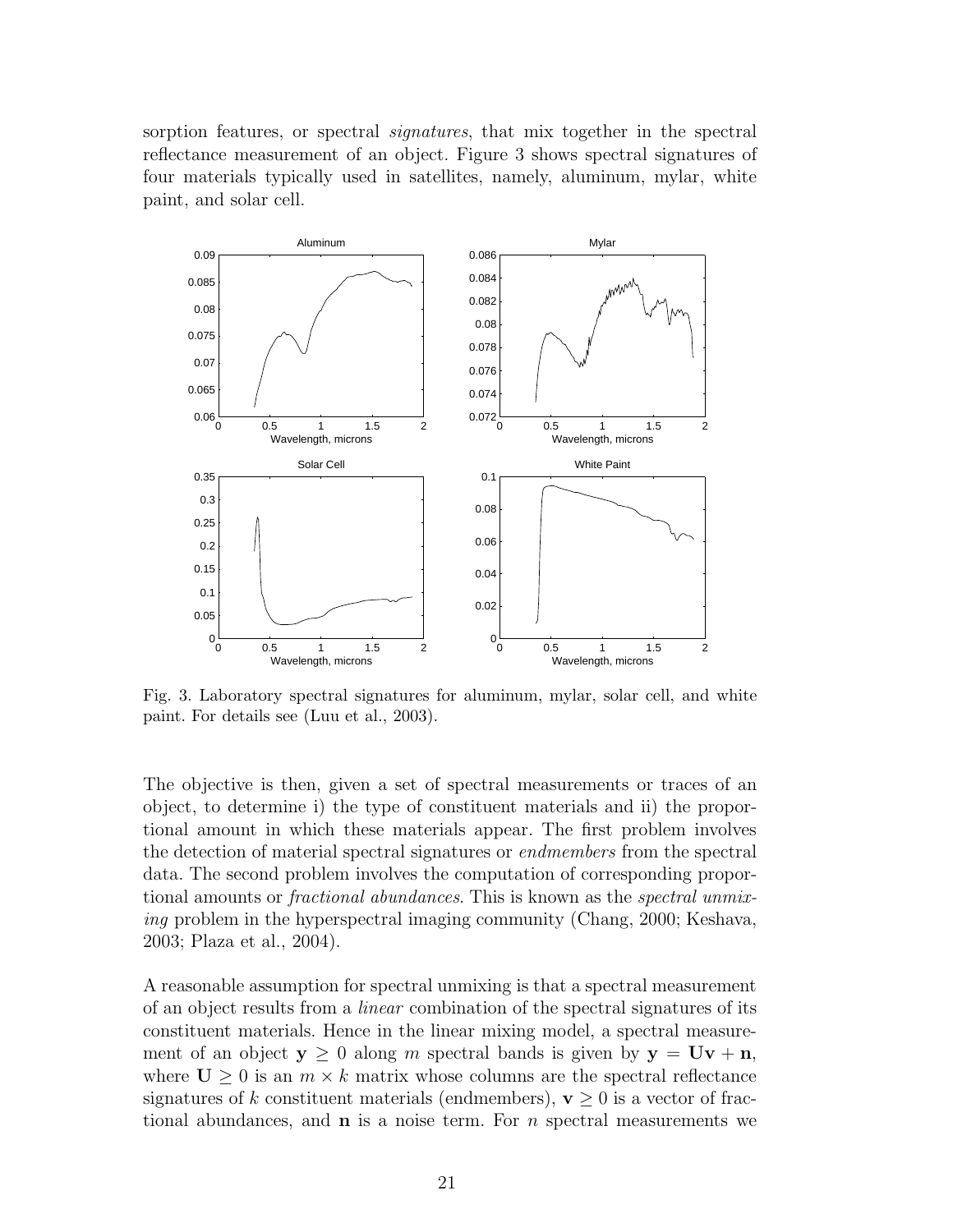write in block form

$$
Y = UV + N, \tag{11}
$$

where now Y is the  $m \times n$  data matrix whose columns are spectral measurements, **V** is a  $k \times n$  matrix of fractional abundances, and **N** is noise.

In this section, we apply NMF to the spectral unmixing problem. Specifically, we minimize the extended cost function (3) with  $\mathbf{A} = \mathbf{Y}$  and seek column vectors in basis matrix  $\bf{W}$  that approximate endmembers in matrix  $\bf{U}$ . We then gather the best computed endmembers into a matrix  $B \approx U$  and solve an inverse problem to compute  $H \approx V$ . Other authors have investigated the use of NMF for spectral unmixing (Plaza et al., 2004). We report on the use of smoothness constraints and the CNMF algorithm presented in Section 4 for improved extraction of material spectral signatures.

#### 5.3 Simulation Setup

While spectral reflectance data of space objects is being collected at various sites, such as the Air Force Maui Optical and Supercomputing Site in Maui, HI, publicly disseminated reflectance data of space objects is, to our knowledge, not yet available. Hence, like other researchers (Luu et al., 2003), we employed laboratory-obtained spectral signatures for the creation of simulated data using the linear mixing model of equation (11).

More specifically, we let  $\mathbf{U} = [\mathbf{u}_1 \mathbf{u}_2 \mathbf{u}_3 \mathbf{u}_4]$  where  $\mathbf{u}_i$  are the spectra associated with the four materials in Figure 3 measured in the 0.3 to 1.8 micron range, with  $m = 155$  spectral bands. We form the matrix of fractional abundances as  $\mathbf{V} = [\mathbf{V}_1 \mathbf{V}_2 \mathbf{V}_3 \mathbf{V}_4]$ , where  $\mathbf{V}_i$  is a  $4 \times 100$  matrix whose rows vary sinusoidally with random amplitude, frequency and phase shift as to model space object rotation with respect to a fixed detector, but are chosen so that the *i*th material spectral signature is dominant in the mixture  $Y_i = UV_i + N_i$ . The noise is chosen to be 1% Gaussian, that is  $\|\mathbf{N}_i\|_F = 0.01 * \|\mathbf{Y}_i\|_F / \|\mathbf{R}_i\|_F$  where the entries in  $\mathbf{R}_i$  are randomly chosen from a Gaussian distribution  $N(0, 1)$ . Representative simulated spectral traces from each sub-data set  $Y_i$  are shown in Figure 4 and are consistent with simulated and real data employed in related work (Luu et al., 2003).

#### 5.4 Numerical Results

We first focus on the problem of endmember determination from the simulated spectral measurements of Figure 4. To do this, we minimize cost function (3) using algorithm CNMF given in Section 4, with  $\mathbf{A} = [\mathbf{Y}_1 \mathbf{Y}_2 \mathbf{Y}_3 \mathbf{Y}_4]$  and with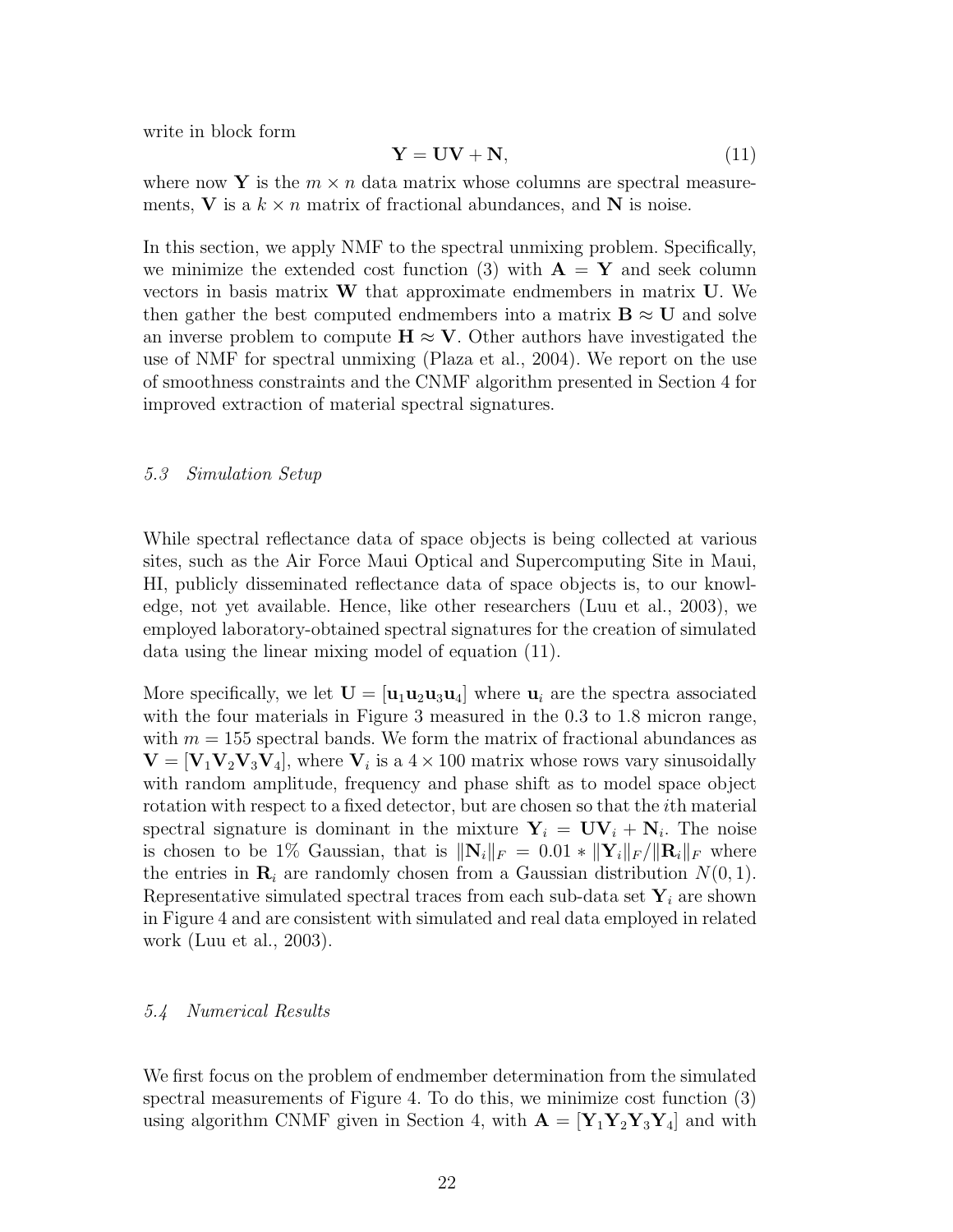

Fig. 4. Representative simulated spectral traces from  $Y_i$   $(i = 1 : 4)$ , where i is the dominant material in the mixture. (top-left)  $Y_1$ : Aluminum. (top-right)  $Y_2$ : Mylar. (bottom-left)  $\mathbf{Y}_3$  Solar cell. (bottom-right)  $\mathbf{Y}_4$  White paint.

smoothness constraint (4) only in W. The regularization parameter  $\alpha$  was set to  $\alpha = 0$  (no auxiliary constraint) and  $\alpha = 1$  (penalize solutions **W** of large Frobenius norm). For each value of  $\alpha$  we run CNMF with 20 different starting points and number of basis  $k = 6$ , resulting in a total of 20 candidate (local) solutions **W** or a set of 120 candidate endmembers  $\{\mathbf{w}_i\}, (i = 1 : 120)$ .

We employ an information theoretic measure to quantitatively evaluate the performance in endmember extraction of NMF with and without smoothness constraints. The measure of choice is  $D_s(\mathbf{u}_j, \mathbf{w}_i)$ , the symmetric Kullback-Leibler divergence of  $\mathbf{u}_j$  with respect to  $\mathbf{w}_i$  given by

$$
D_s(\mathbf{u}_j, \mathbf{w}_i) = D(\mathbf{u}_j || \mathbf{w}_i) + D(\mathbf{u}_j || \mathbf{w}_i),
$$
\n(12)

where

$$
D(\mathbf{x}||\mathbf{z}) = \sum_{\ell} \frac{\mathbf{x}(\ell)}{\|\mathbf{x}\|_1} \log(\frac{\mathbf{x}(\ell) \|\mathbf{z}\|_1}{\mathbf{z}(\ell) \|\mathbf{x}\|_1}).
$$

For any nonnegative **x** and **z**, the symmetric Kullback-Leibler divergence satisfies  $D_s(\mathbf{x}, \mathbf{z}) \geq 0$ , and the smaller the value of  $D_s(\mathbf{x}, \mathbf{z})$  the better the match. Thus, for each *true* endmember  $\mathbf{u}_j$  with  $j = 1 : 4$ , we find the best match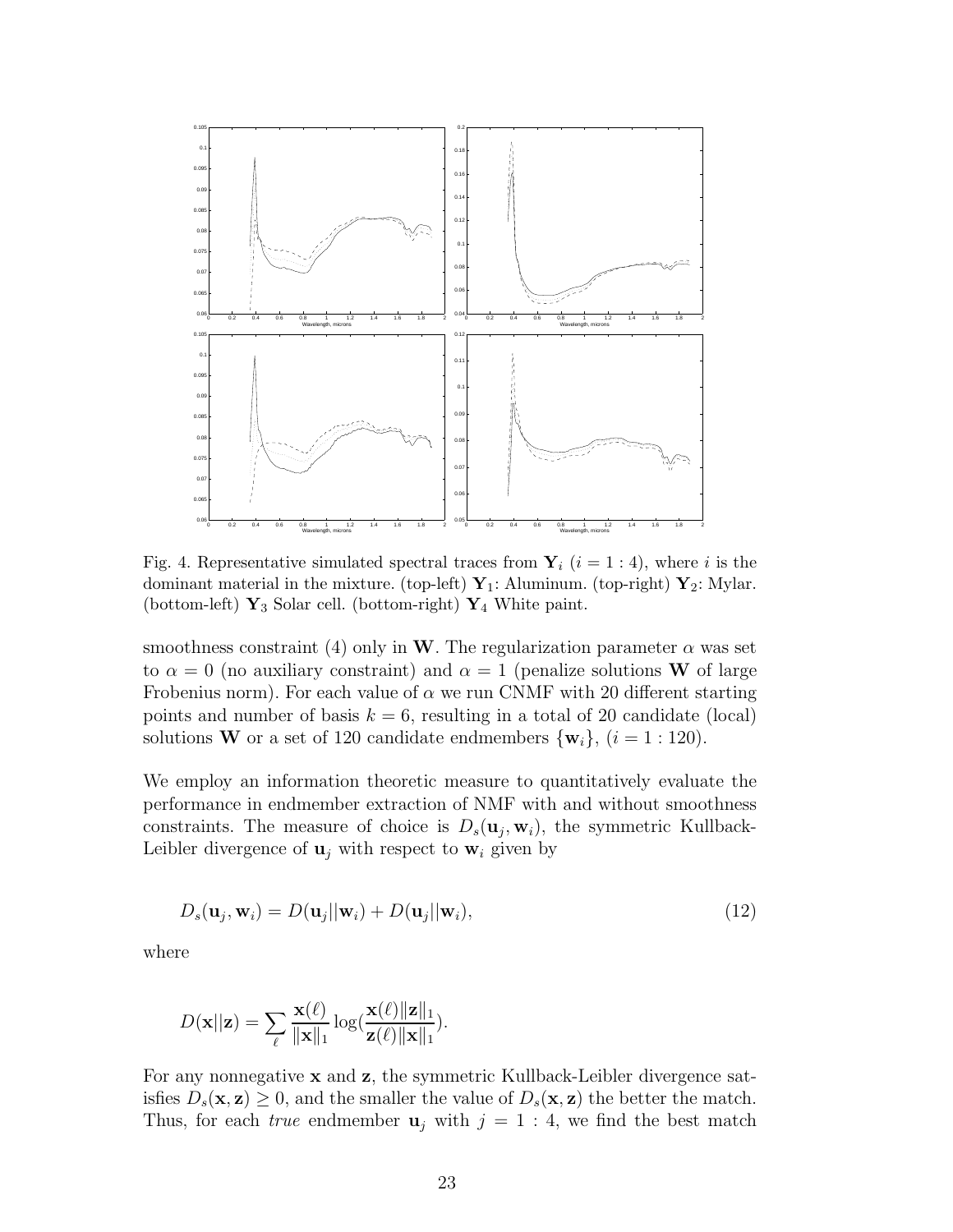$\mathbf{w}_* \in \{\mathbf{w}_i\}$  as,

$$
\mathbf{u}_j \approx \mathbf{w}_* = arg\min_i \{D_s(\mathbf{u}_j, \mathbf{w}_i)\}.
$$

The scores of the best matches found in  $\{w_i\}$  for each of the four materials are given in Table 3. Values in parentheses corresponds to the scores of best matches found with NMF and no auxiliary constraints ( $\alpha = 0$ ). Notice that in all cases the scores corresponding to CNMF with  $\alpha = 1$  are lower than those obtained with no constraints at all, showing that enforcing smoothness constraints can significantly improve the performance of NMF for feature extraction.

Table 3

Kullback-Leibler divergence scores of the best matching endmembers given by NMF with and without smoothness constraints. Values in parentheses correspond to standard NMF (no constraints).

| Input            | Aluminum | Mylar    |          | Solar Cell   White Paint |
|------------------|----------|----------|----------|--------------------------|
| $[Y_1Y_2Y_3Y_4]$ | 0.0280   | 0.0659   | 0.0130   | 0.0223                   |
|                  | (0.1137) | (0.0853) | (0.0161) | (0.0346)                 |

Table 4 shows the scores of the best matches obtained with CNMF when the input data matrix to CNMF is  $\mathbf{A} = \mathbf{Y}_i$ , rather than  $A = [\mathbf{Y}_1 \mathbf{Y}_2 \mathbf{Y}_3 \mathbf{Y}_4]$ . Again scores corresponding to CNMF with  $\alpha = 1$  are generally smaller than those obtained with standard NMF. It is interesting to note that for  $\mathbf{Y}_3$  the smoothness constraint enabled significantly better performance for aluminum and mylar, at the expense of a slight loss of performance in the determination of solar cell and white paint.

The visual quality of endmember spectra computed using CNMF with  $\alpha = 1$ can be appreciated in Figure 5. Notice that using the Kullback-Leibler divergence measure both aluminum and mylar are well represented by the same computed endmember spectra.

This result is not surprising as the spectral signatures of aluminum and mylar are quite similar (see Figure 3). This strong similarity can also be easily observed in the confusion matrix shown in Table 5.

Next, we focus on the inverse process of computing fractional abundances given the data matrix  $\mathbf{A} = [\mathbf{Y}_1 \mathbf{Y}_2 \mathbf{Y}_3 \mathbf{Y}_4]$  and computed material spectral signatures  $B \approx U$ . Thus we minimize

$$
\min_{\mathbf{H}} \|\mathbf{A} - \mathbf{B}\mathbf{H}\|_{F}^{2}, \quad \text{subject to } \mathbf{H} \ge 0,
$$
\n(13)

where  $B \approx U$  is formed using computed endmember spectra shown in Fig-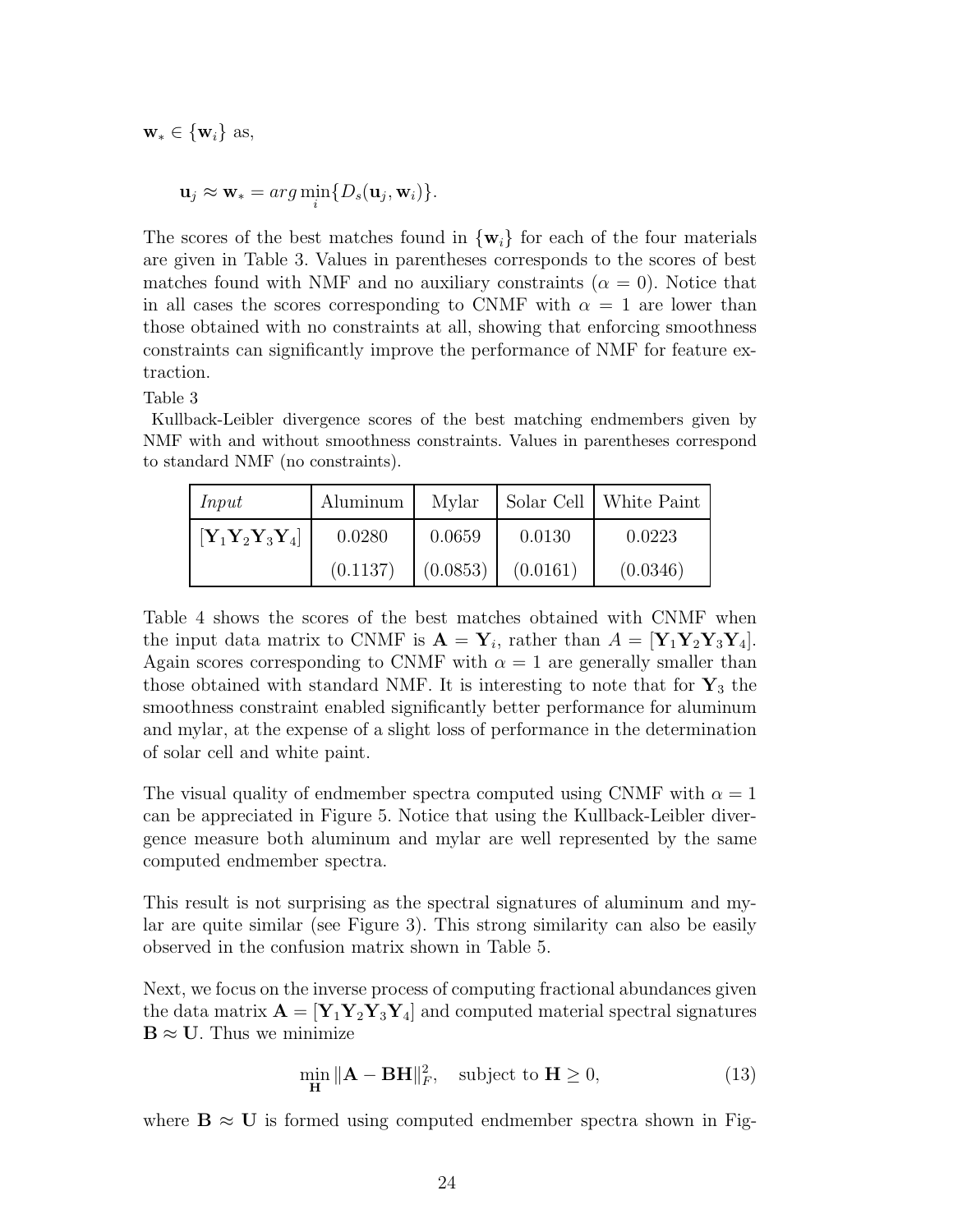Table 4

Kullback-Leibler divergence scores of the best matching endmembers given by NMF with and without smoothness constraints. Values in parentheses correspond to standard NMF (no constraints)

| <i>Input</i> (dominant)      | Aluminum | Mylar    | Solar Cell | White Paint |
|------------------------------|----------|----------|------------|-------------|
| $\mathbf{Y}_1$ (Aluminum)    | 0.0233   | 0.0124   | 0.4659     | 0.1321      |
|                              | (0.0740) | (0.0609) | (0.6844)   | (0.1661)    |
| $\mathbf{Y}_2$ (Mylar)       | 0.0165   | 0.0063   | 0.4009     | 0.1203      |
|                              | (0.0615) | (0.0606) | (0.5033)   | (0.1827)    |
| $\mathbf{Y}_3$ (Solar Cell)  | 0.0645   | 0.0292   | 0.0302     | 0.2863      |
|                              | (0.1681) | (0.1358) | (0.0266)   | (0.1916)    |
| $\mathbf{Y}_4$ (White Paint) | 0.0460   | 0.0125   | 0.8560     | 0.1735      |
|                              | (0.0882) | (0.0571) | (0.8481)   | (0.2845)    |



Fig. 5. Plot of the best endmembers extracted using CNMF with  $\alpha = 1$ , whose Kullback-Leibler divergence scores appear in Table 3.

ure 5 and selected using the Kullback-Leibler divergence measure of equation (12). We use algorithm PMRNSD (Nagy and Strakos, 2000) for the numerical minimization of (13).

Figure 6 shows the fractional abundances calculated with PMRNSD in blue, compared with the true fractional abundances of matrix  $V$  in red. Here alu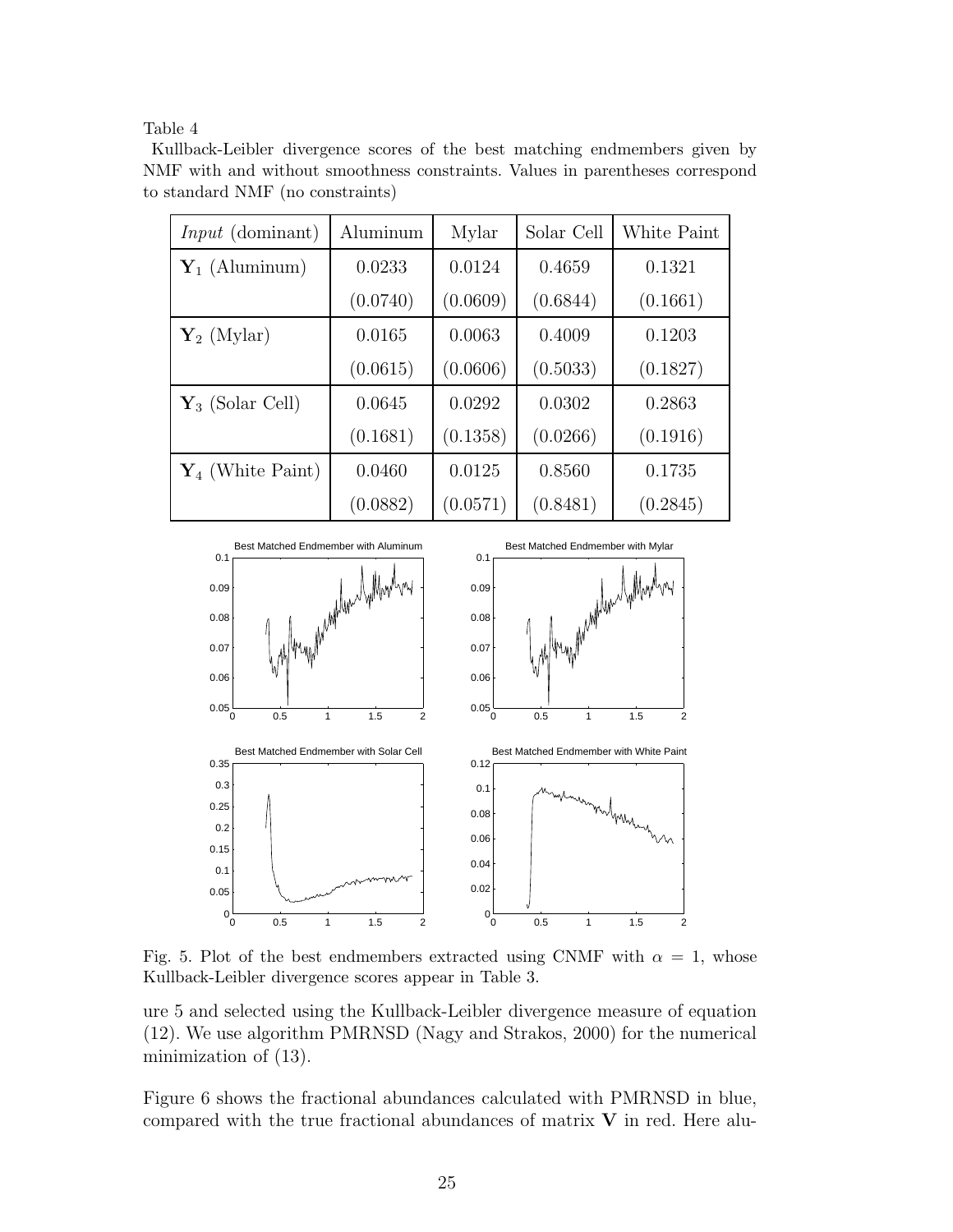Table 5

|                                                                    |  |  |  | Confusion matrix of the four material spectra in Figure 3. The scores correspond |  |
|--------------------------------------------------------------------|--|--|--|----------------------------------------------------------------------------------|--|
| to $D_s(\mathbf{u}_i, \mathbf{u}_j)$ for $i = 1:4$ and $j = i:4$ . |  |  |  |                                                                                  |  |

|             | Aluminum | Mylar  |        | Solar Cell   White Paint |
|-------------|----------|--------|--------|--------------------------|
| Aluminum    |          | 0.0209 | 1.2897 | 0.3317                   |
| Mylar       |          |        | 1.2719 | 0.2979                   |
| Solar Cell  |          |        |        | 2.5781                   |
| White Paint |          |        |        |                          |

minum and mylar are shown in the same plot since the same computed endmember was selected to represent these materials. The calculated fractional abundances for solar cell are quite good, while those for the other materials are less accurate. Note that in all cases the relative change of fractional abundance per observation is well represented by the calculated fractional abundances.



Fig. 6. Fractional abundances obtained using PMRNSD with  $B \approx U$  given in Figure 5. True fractional abundances are represented in red. The result of the approximation using PMRNSD is in blue.

## 6 Further Improvements

In this paper, we have attempted to outline some of the major concepts related to nonnegative matrix factorization. In addition to developing applications for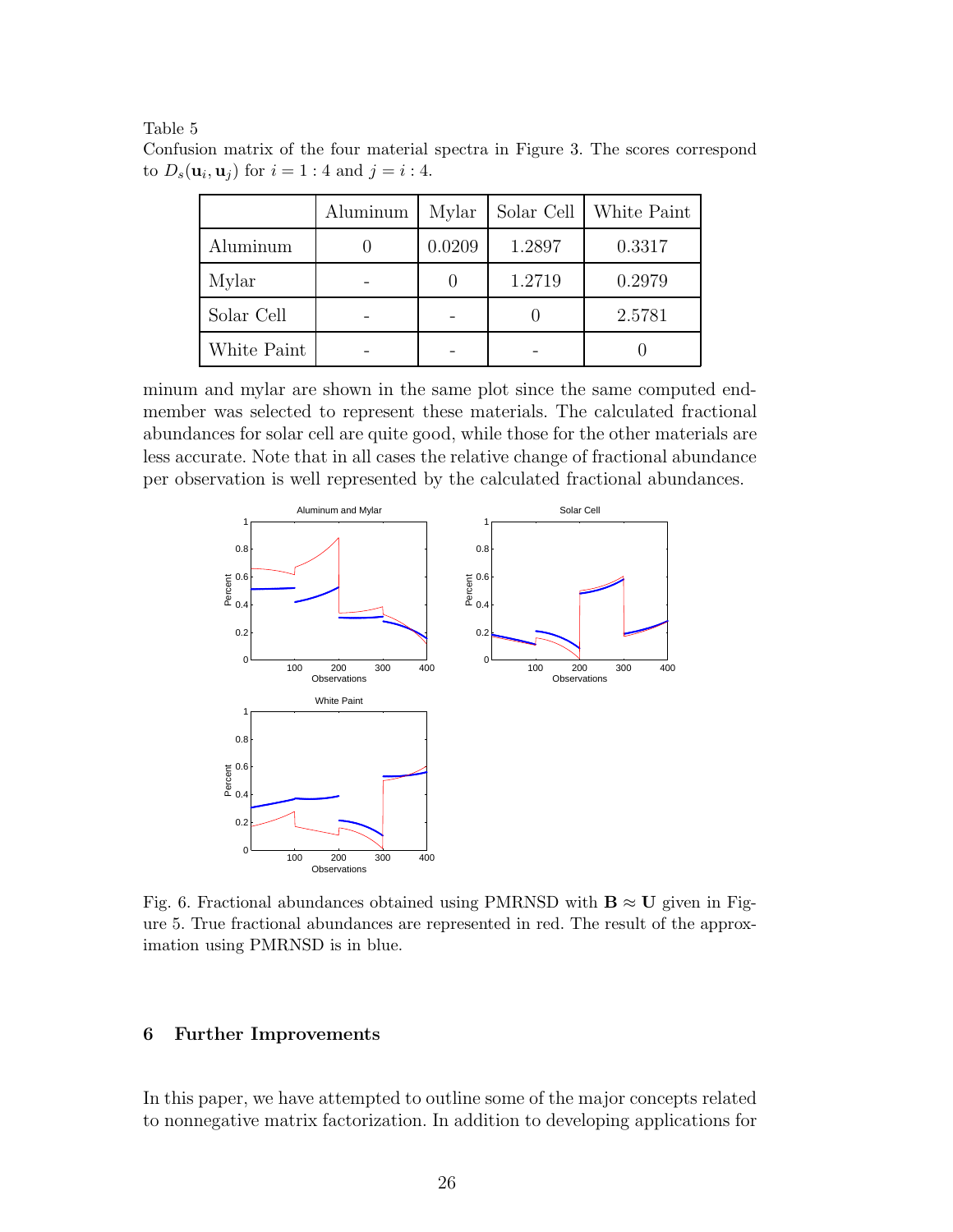space object identification and classification and topic detection and tracking in text mining, several open problems with NMF remain. Here are a few of them:

- Initializing the factors  $W$  and  $H$ . Methods for choosing, or seeding, the initial matrices **W** and **H** for various algorithms (see, e.g., (Wild, 2002; Wild et al., 2003; Boutsidis and Gallopoulos, 2005)) is a topic in need of further research.
- Uniqueness. Sufficient conditions for uniqueness of solutions to the NMF problem can be considered in terms of simplicial cones (Berman and Plemmons, 1994), and have been studied in (Donoho and Stodden, 2003). Algorithms for computing the factors  $\bf{W}$  and  $\bf{H}$  generally produce local minimizers of  $f(\mathbf{W}, \mathbf{H})$ , even when constraints are imposed. It would thus be interesting to apply global optimization algorithms to the NMF problem.
- Updating the factors. Devising efficient and effective updating methods when columns are added to the data matrix  $\bf{A}$  in Equation (1) also appears to be a difficult problem and one in need of further research.

Our plans are thus to continue the study of nonnegative matrix factorizations and develop further applications to spectral data analysis. Work on applications to air emission quality (Chu et al., 2004) and on text mining (Pauca et al., 2004; Shahnaz et al., 2006) will also be continued.

### 7 Acknowledgments

The authors would like to thank the anonymous referees for their valuable comments and suggestions on the original manuscript.

#### References

- Berman, A., Plemmons, R., 1994. Non-Negative Matrices in the Mathematical Sciences. SIAM Press Classics Series, Philadelphia, PA.
- Berman, G., 1969. Lattice approximations to the minima of functions of several variables. Journal of the Association for Computing Machinery 16, 286–294.
- Berry, M., Browne, M., 2005a. Email Surveillance Using Nonnegative Matrix Factorization. Computational & Mathematical Organization Theory 11, 249–264.
- Berry, M., Browne, M., 2005b. Understanding Search Engines: Mathematical Modeling and Text Retrieval, 2nd Edition. SIAM, Philadelphia, PA.

Bertsekas, D., 1999. Nonlinear Programming. Athena Scientific, Belmont, MA. Boutsidis, C., Gallopoulos, E., 2005. On SVD-based initialization for nonneg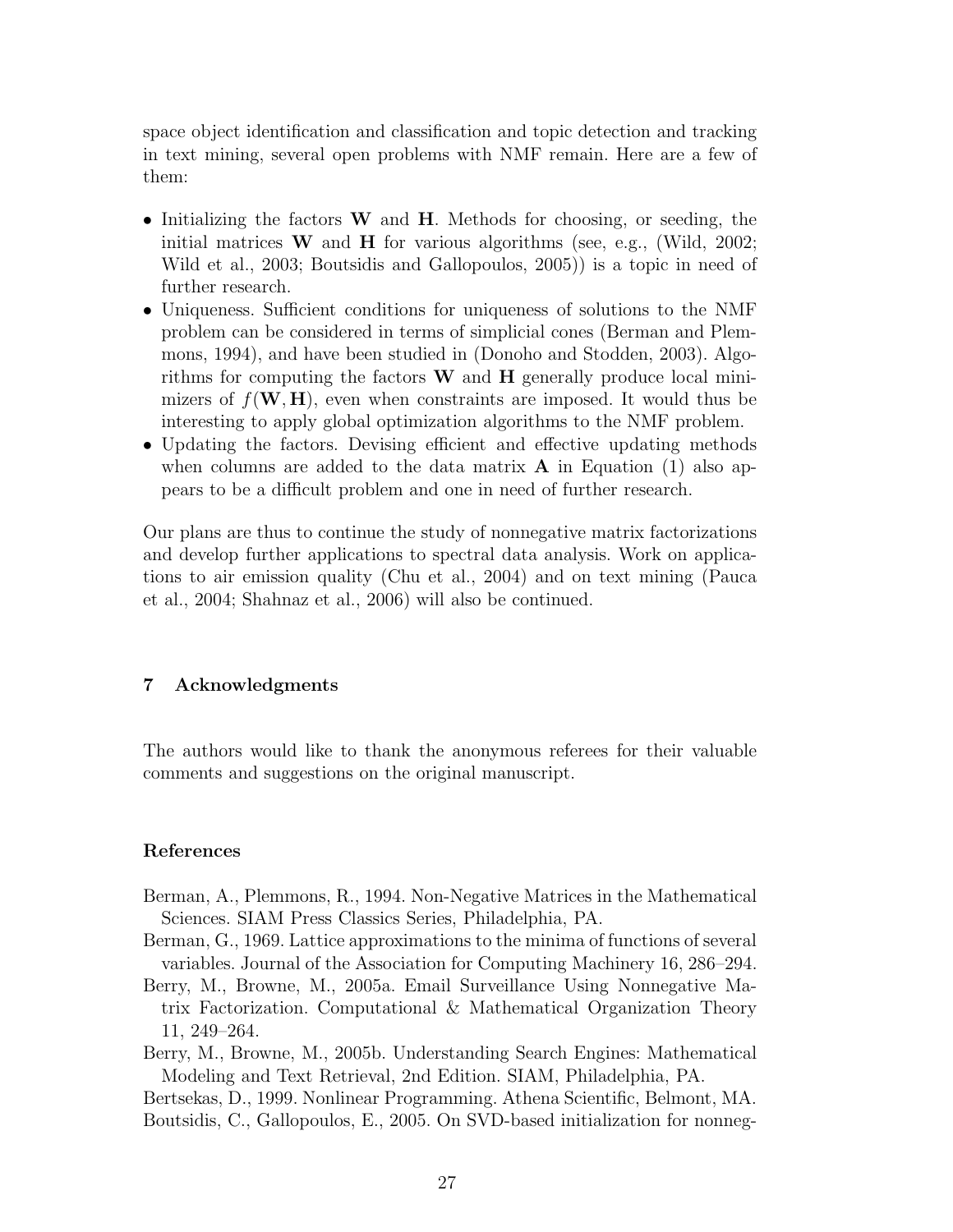ative matrix factorization. Tech. Rep. HPCLAB-SCG-6/08-05, University of Patras, Patras, Greece.

British National Corpus (BNC), 2004. http://www.natcorp.ox.ac.uk.

- Bro, R., de Jong, S., 1997. A fast non-negativity constrained linear least squares algorithm. Journal of Chemometrics 11, 393–401.
- Catral, M., Han, L., Neumann, M., Plemmons, R., 2004. On reduced rank nonnegative factorization for symmetric non-negative matrices. Linear Algebra and Applications 393, 107–126.
- Cea, J., 1971. Optimisation: Theorie et algorithmes. Dunod, Paris.
- Chang, C.-I., 2000. An information theoretic-based approach to spectral variability, similarity, and discriminability for hyperspectral image analysis. IEEE Trans. Information Theory 46, 1927–1932.
- Chen, Z., Cichocki, A., 2005. Nonnegative matrix factorization with temporal smoothness and/or spatial decorrelation constraints. Preprint.
- Chu, M., Diele, F., Plemmons, R., Ragni, S., 2004. Optimality, computation, and interpretations of nonnegative matrix factorizations, available at http://www.wfu.edu/∼plemmons.
- Cichocki, A., Zdunek, R., 2006. NMFLAB for Signal Processing, available at http://www.bsp.brain.riken.jp/ICALAB/nmflab.html.
- Cichocki, A., Zdunek, R., Amari, S., March 5-8 2006. Csiszar's divergences for non-negative matrix factorization: Family of new algorithms. In: Proc. 6th International Conference on Independent Component Analysis and Blind Signal Separation. Charleston, SC.
- de Leeuw, J., Young, F., Takane, Y., 1976. Additive structure in qualitative data: an alternating least squares method with optimal scaling features. Psychometrika 41, 471–503.
- Dhillon, I., Sra, S., 2005. Generalized nonnegative matrix approximations with bregman divergences. In: Proceeding of the Neural Information Processing Systems (NIPS) Conference. Vancouver, B.C.
- Ding, C., he, X., Simon, H., 2005. On the Equivalence of Nonnegative Matrix Factorization and Spectral Clustering. In: Proceedings of the Fifth SIAM International Conference on Data Mining. Newport Beach, CA.
- Donoho, D., Stodden, V., 2003. When does non-negative matrix factorization give a correct decomposition into parts? In: Seventeenth Annual Conference on Neural Information Processing Systems.
- Drineas, P., Kannan, R., Mahoney, M., 2006. Fast monte carlo algorithms for matrices iii: Computing a a compressed approximate matrix decomposition. SIAM Journal on Computing. To appear.
- Finesso, L., Spreij, P., July 5-9 2004. Approximate nonnegative matrix factorization via alternating minimization. In: Proc. 16th International Symposium on Mathematical Theory of Networks and Systems. Leuven, Belgium.
- Gill, P., Murray, W., Wright, M., 1981. Practical Optimization. Academic Press, London.
- Gonzalez, E., Zhang, Y., March 2005. Accelerating the Lee-Seung algorithm for nonnegative matrix factorization. Tech. Rep. TR-05-02, Rice University.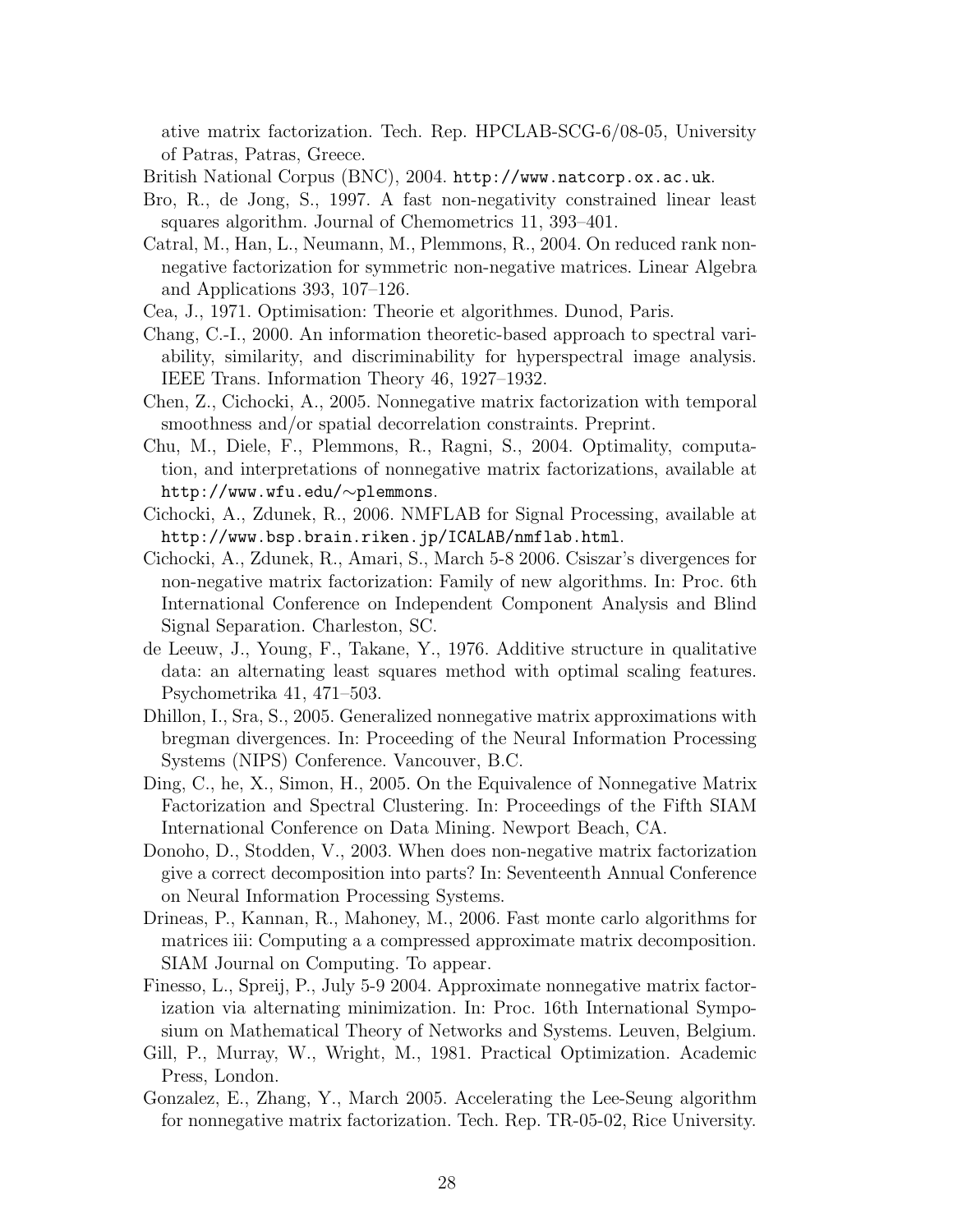- Grieve, T., October 14 2003. The Decline and Fall of the Enron Empire. Slate http://www.salon.com/news/feature/2003/10/14/enron/index np .html.
- Grippo, L., Sciandrone, M., 2000. On the convergence of the block nonlinear gauss-seidel method under convex constraints. Operations Research Letters 26 (3), 127–136.
- Guillamet, D., Bressan, M., Vitria, J., 2001. A weighted non-negative matrix factorization for local representations. In: Proc. 2001 IEEE Computer Society Conference on Computer Vision and Pattern Recognition. Vol. 1. Kavai, HI, pp. 942–947.
- Hamza, A. B., Brady, D., 2006. Reconstruction of reflectance spectra using robust non-negative matrix factorization. To appear.
- Hoyer, P., 2002. Non-Negative Sparse Coding. In: Proceedings of the IEEE Workshop on Neural Networks for Signal Processing. Martigny, Switzerland.
- Hoyer, P., 2004. Non-negative Matrix Factorization with Sparseness Constraints. J. of Machine Learning Research 5, 1457–1469.
- Karvanen, J., Cichocki, A., 2003. Measuring Sparseness of Noisy Signals. In: Proceedings of the Fourth International Symposium on Independent Component Analysis and Blind Signal Separation (ICA2003). Nara, Japan.
- Keila, P., Skillicorn, D., 2005. Detecting unusual and deceptive communication in email. Tech. rep., School of Computing, Queen's University, Kingston, Ontario, Canada.
- Keshava, N., 2003. A survey of spectral unmixing algorithms. Lincoln Laboratory Journal 14 (1), 55–77.
- Langville, A., Meyer, C., Albright, R., Cox, J., Duling, D., 2006. Algorithms, initializations, and convergence for the nonnegative matrix factorization, preprint.
- Lawson, C., Hanson, R., 1995. Solving Least Squares Problems. SIAM, Philadelphia, PA.
- Lee, D., Seung, H., 1999. Learning the Parts of Objects by Non-Negative Matrix Factorization. Nature 401, 788–791.
- Lee, D., Seung, H., 2001. Algorithms for Non-Negative Matrix Factorization. Advances in Neural Information Processing Systems 13, 556–562.
- Lin, C.-J., 2005a. On the convergence of multiplicative update algorithms for non-negative matrix factorization. Tech. Rep. Information and Support Services Techincal Report, Department of Computer Science, National Taiwan University.
- Lin, C.-J., 2005b. Projected gradient methods for non-negative matrix factorization. Tech. Rep. Information and Support Services Technical Report ISSTECH-95-013, Department of Computer Science, National Taiwan University.
- Luu, K., Matson, C., Snodgrass, J., Giffin, M., Hamada, K., Lambert, J., Sept. 2003. Object characterization from spectral data. In: Proc. 2003 AMOS Technical Conference. Maui, HI.
- McLean, B., Elkind, P., 2003. The Smartest Guys in the Room: The Amazing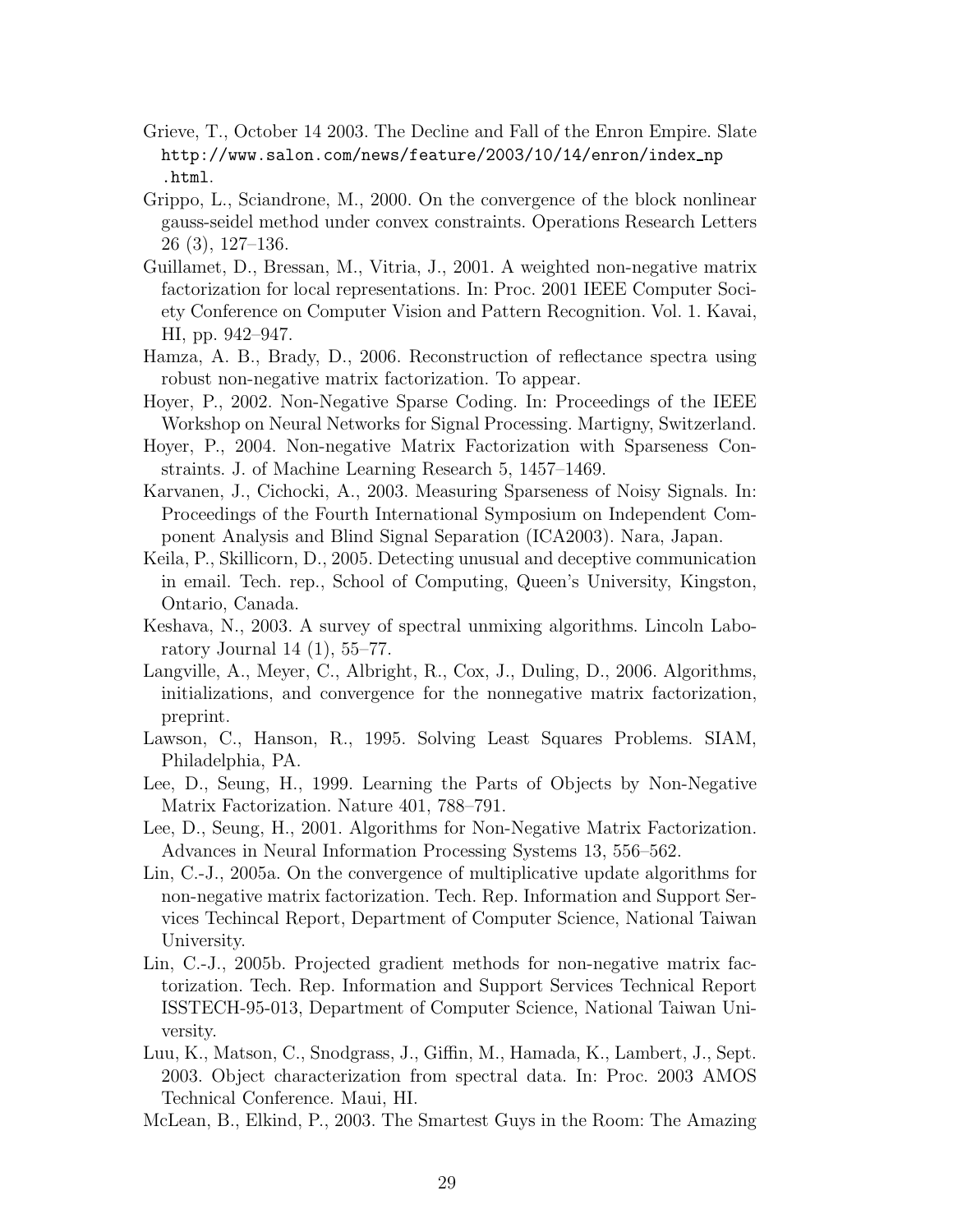Rise and Scandalous Fall of Enron. Portfolio.

- Nagy, J. G., Strakos, Z., 2000. Enforcing nonnegativity in image reconstruction algorithms. Mathematical Modeling, Estimation, and Imaging 4121, 182– 190.
- Nocedal, J., Wright, S., 1999. Numerical Optimization. Springer.
- Paatero, P., 1997. Least squares formulation of robust non-negative factor analysis. Chemometrics and Intelligent Laboratory Systems 37, 23–35.
- Paatero, P., 1999. The multilinear engine—a table-driven least squares program for solving multilinear problems, including the n-way parallel factor analysis model. Journal of Computational and Graphical Statistics 8 (4), 1–35.
- Paatero, P., Tapper, U., 1994. Positive matrix factorization: A non-negative factor model with optimal utilization of error estimates of data values. Environmetrics 5, 111–126.
- Pauca, P., Piper, J., Plemmons, R., 2005. Nonnegative matrix factorization for spectral data analysis. Linear Algebra and Its Applications In press, available at http://www.wfu.edu/∼plemmons.
- Pauca, V., Plemmons, R., Abercromby, K., 2006. Nonnegative matrix factorization methods with physical constraints for spectral unmixing. In preparation.
- Pauca, V., Shahnaz, F., Berry, M., Plemmons, R., 2004. Text Mining Using Non-Negative Matrix Factorizations. In: Proceedings of the Fourth SIAM International Conference on Data Mining, April 22-24. SIAM, Lake Buena Vista, FL.
- Piper, J., Pauca, V., Plemmons, R., Giffin, M., Sept. 2004. Object characterization from spectral data using nonnegative factorization and information theory. In: Proc. 2004 AMOS Technical Conference. Maui, HI.
- Plaza, A., Martinez, P., Perez, R., Plaza, J., 2004. A quantitative and comparative analysis of endmember extraction algorithms from hyperspectral data. IEEE Trans. on Geoscience and Remote Sensing 42 (3), 650–663.
- Polak, E., 1971. Computational Methods in Optimization: a unified approach. Academic Press, New York.
- Powell, M., 1964. An efficient method for finding the minimum of a function of several variables without calculating derivatives. The Computer Journal 7, 155–162.
- Powell, M., 1973. On search directions for minimization. Mathematical Programming 4, 193–201.
- Salakhutdinov, R., Roweis, S. T., Ghahramani, Z., 2003. On the convergence of bound optimization algorithms. Uncertainty in Artificial Intelligence 19, 509–516.
- Shahnaz, F., Berry, M., Pauca, V., Plemmons, R., 2006. Document clustering using nonnegative matrix factorization. Information Processing & Management 42 (2), 373–386.
- Smilde, A., Bro, R., Geladi, P., 2004. Multi-way Analysis. Wiley, West Sussex, England.